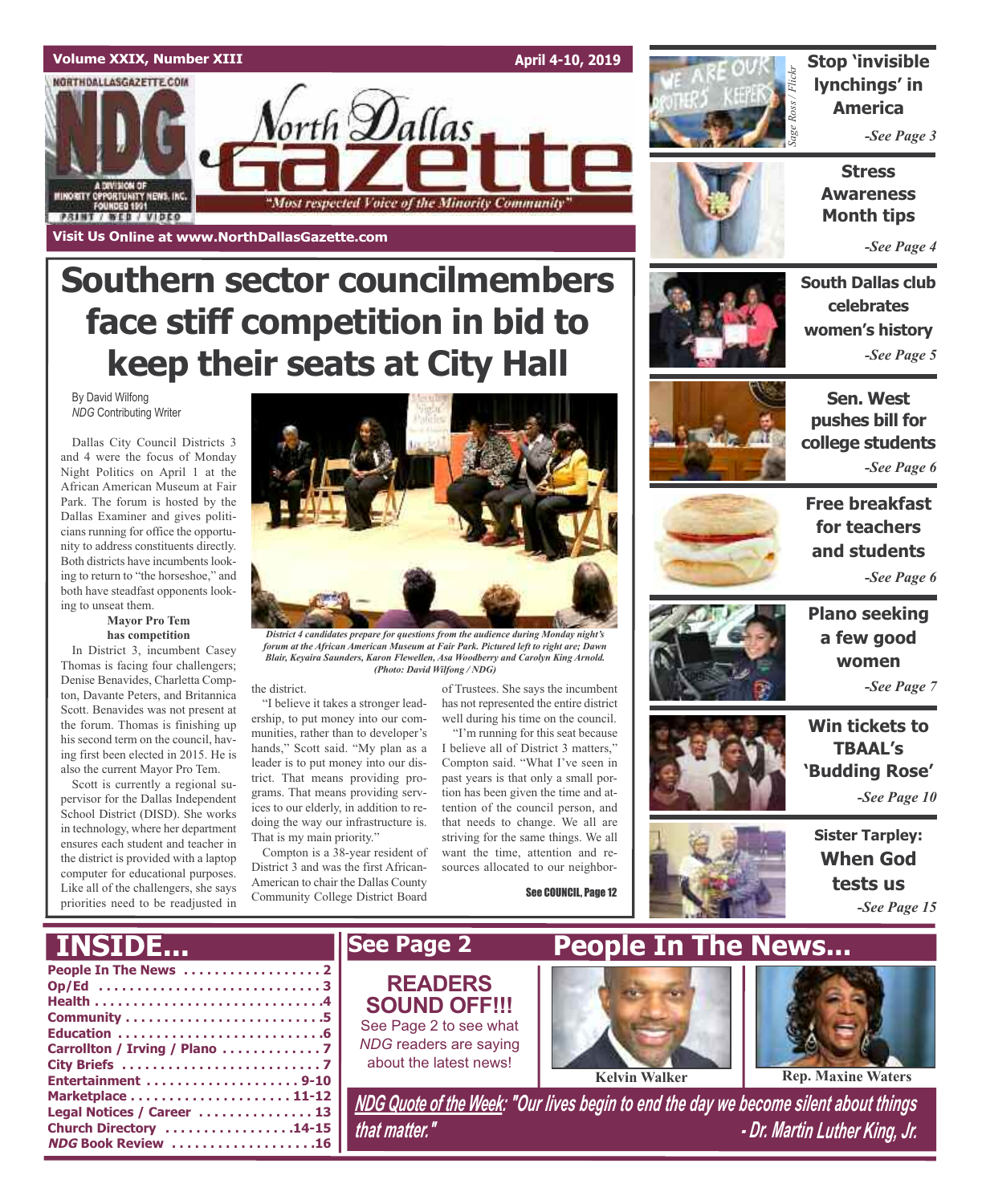### **People in the News www.NorthDallasGazette.com**

### **Kelvin Walker**

Dallas Citizens Council (DCC), a non-profit organization of more than 150 CEOs and top business leaders in North Texas, is pleased to announce Kelvin Walker as its new CEO. Mr. Walker will assume responsibilities on March 25 from Interim CEO and DCC Ex Officio Board Member Robert Chereck.

"This is an exciting time for Dallas Citizens Council. Kelvin's experience and leadership will propel our initiatives forward so that we can fulfill our mission to lead and serve in the moments that matter most for Dallas," said Fred Perpall,



DCC chairman. "We could not have chosen a better leader to help us advance economic inclusivity and prosperity for all. Kelvin has deep knowledge of the Dallas community and a spirit of collaboration that will

### **Rep. Maxine Waters**

*On Saturday, March 30, Congresswoman Maxine Waters (CA-43), the first woman and first African American to Chair the U.S. House Committee on Financial Services, received the 2019 NAACP Chairman's Award – a highly coveted award that is "bestowed in recognition of individuals who demonstrate exemplary public service and use their distinct platforms to create agents of change." The award was presented to Congresswoman Waters by Leon W. Russell, Chairman of the NAACP National Board of*



*Directors, during the 50th NAACP Image Awards. Her remarks as prepared*

*for delivery follow.* "To the Chairman and

Board of the NAACP, I cannot overstate my gratitude for help us accomplish our goals together."

The leadership announcement follows a year-long strategic planning initiative, which has resulted in three core priorities for Dallas Citizens Council. First, DCC is committed to advancing increased and shared prosperity in Dallas. This means the organization will work with subject matter experts to advance hard and soft infrastructure improvements that create conditions for quality long-term economic growth and prosperity for all of its citizens, whether in education and skills development, affordable housing, mobility, and other priorities. Second, DCC will continue to

this recognition.

Committee.

"After a long career journey, tonight, I stand before you as the first woman and the first African American to chair the powerful U.S. House Financial Services

"It is an honor to now hold the Chairwoman's gavel. Yes, I've got the gavel, and I'm not afraid to use it. "This month, the CEO of Wells Fargo — one of the largest banks in this country with an egregious track record of defrauding customers – testified before my Committee. We lit him up. Two days ago, that same CEO resigned. I have the

serve Dallas in times of crisis. In this capacity, the organization supports and assists political and civic leadership to address immediate issues that threaten our community. Finally, DCC will focus on accomplishing these goals through collaboration and relationshipbuilding. By activating a community engagement plan, DCC will work together with a wide and diverse array of organizations acrossthe city towards common ends.

In his role, Mr. Walker will champion and lead DCC's collaboration efforts and overall operations. Mr. Walker is currently a managing director and executive

gavel, and I'm not afraid to use it.

"This week, I was able to pass out of my Committee a comprehensive bill for \$13.27 billion in emergency relief to end homelessness in America. Don't despair. I have the gavel, and I'm not afraid to use it.

"On that same day, my committee also passed "The Consumers First Act." Fraudulent payday loan operators, title loans companies, and student loan servicers, we know who you are. I have the gavel, and I'm not afraid to use it.

"I have the honor of being

at RLJ Equity Partners, a private equity fund. He joined RLJ in 2015 and opened the firm's Dallas office. Before that, he was a managing partner of 21st Century Group and senior vice president at Mesirow Financial.

"It is an honor to serve as the CEO of Dallas Citizens Council. I look forward to working with our esteemed members on the critical issues that matter most for our citizens and will lead with the same passion and commitment that has enabled DCC to affect positive change for over 80 years," said Mr. Walker."

Mr. Walker is an active member of the Dallas com-

adopted by millennials as their Auntie Maxine, and I am proud of their growing influence and representation. It's a new day in America. Women, people of color, LGBTQ Americans, and millennials have growing power – and my Committee is a testament to it. We have the gavel, and we're not

afraid to use it.

"To America's institutions that have historically overlooked women and minorities – the jig is up. I have created the first Subcommittee on Diversity and Inclusion in the history of the U.S. Congress. I have the gavel, and

> Criminal Defense **• DWI / Suspended License • WARRANTS Removed ¥ • 24 Hour Jail Release ¥**

> **• Occupational license, felonies**

**• Protective Order • Misdeamenor/Felonies ¥**

munity. He is on the board of directors for Methodist Health System and YMCA of Metropolitan Dallas, where he served as chairman from 2016-2018. His past community commitments included serving on the board of the Dallas Foundation, United Way of Metropolitan Dallas, the Zan Wesley Holmes, Jr. Community Outreach Center and the Business and Community Advisory Council for The Federal Reserve Bank of Dallas. He earned his Bachelor of Arts from Morehouse College, received his MBA from the Kellogg School of Management at Northwestern University and was a Johnson & Johnson Fellow.

I'm not afraid to use it.

"As for those ultra-right wing, white supremacist haters who have threatened to kill me, my family, and my staff: four of you have been convicted. If you come for me, I am coming for you. I have the gavel, and I'm not afraid to use it.

"No, I haven't forgotten about 45. He's appointed an Attorney General who thinks he can withhold the Special Counsel's report from the American people. Istill think he needs be impeached. I have the gavel – and subpoena power – and I am not afraid to use it."

Family Cases **• Divorce / Annulment • Child Support / Paternity • Custody Modification • Restraining Order • Protective Order • Name Change / Adoption • Domestic Violence**

Easy Payment Plans

<u> – – – – – – – – – – –</u>

# **NDG Readers Sound Off...**

#### **Jussie Smollett's career still over despite dropped charges according to PR pro**

If his career is over, still it's not a prison sentence for someone who play a hoax on an issue that is very serious in our nation today. To take away recourses that could gave been use for other serious crimes. You kidding me ? \$10000, and 18 hrs of community service w Jessie Jackson? He probably won't be doing any! Are u telling all of Americans that they can go out n stage anything to cry wolf about



n won't get punish for it! INJUSTICE! - Via Facebook

**Competition is heated in race for Dallas City Council District 7 seat**

### *GWilfong / ND*  $\tilde{\rho}$ *David*

Ohh I'm I'm getting a lot of calls ! I'm on vacation let the best man win! If I had to endorse maybe Kory he is the only person I really know fairly decent *- James Turknett*

### **Letter to Editor**

MAJOR shout out to @sarah4nabj @NABJ for not allowing @CNN to get a pass! I have said RE-PEATEDLY just bc a network leans left & has a lot of black faces on air, the question is who is in the EXECUTIVE office in ALL networks? @DrBen-Chavis @NDGEditor washingtoninformer.com/c nn-ignores-mo…

*@TezlynFigaro* via Twitter

**To share your opinion visit NorthDallasGazette.com**



Law Offices Of Vincent Ndu

\$69\* DIVORCE

*2 | April 4-10, 2019 | North Dallas Gazette*

*For the 411 in the community, go to www.northdallasgazette.com*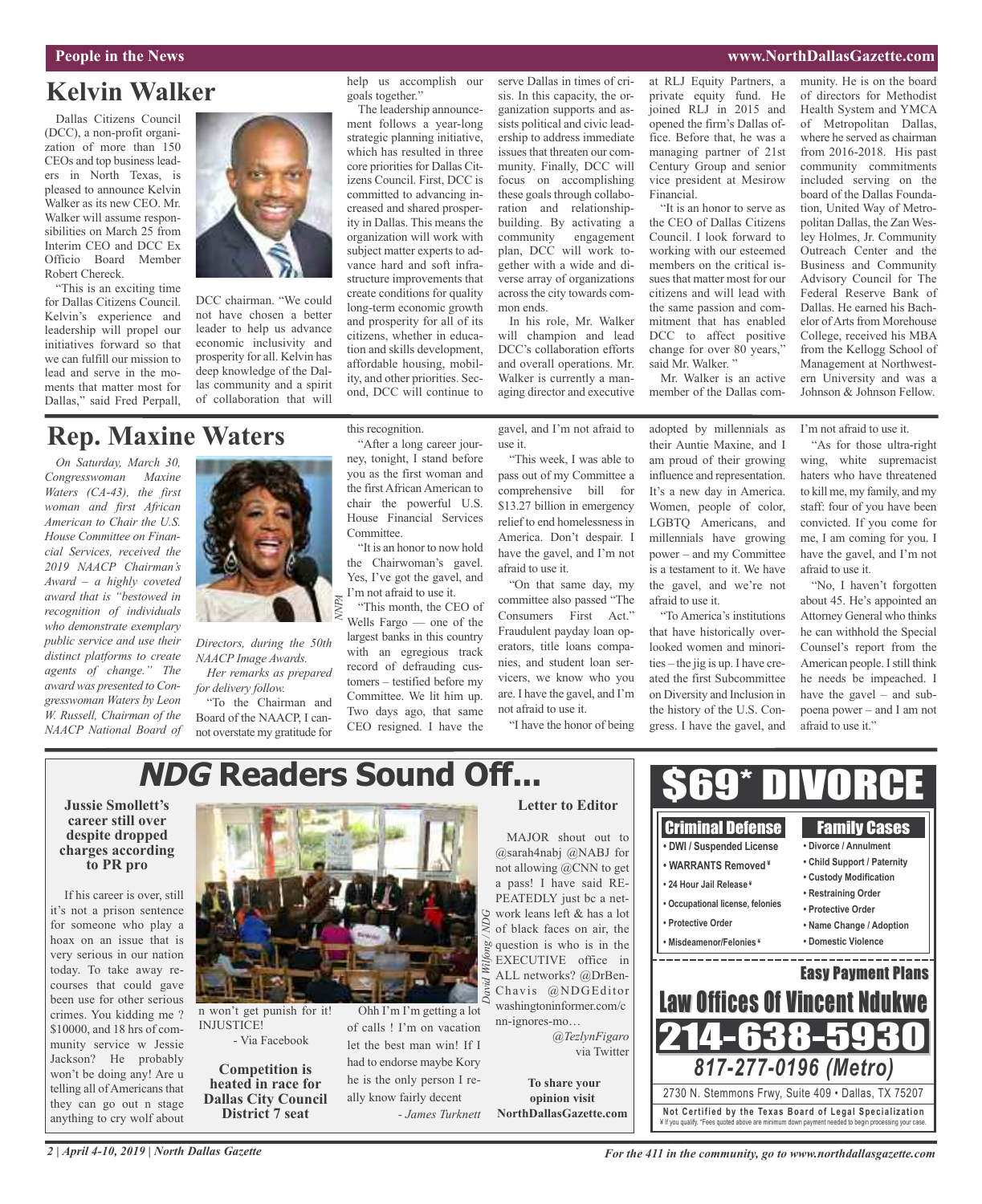#### **www.NorthDallasGazette.com Op-Ed**



*"Do what you say you are going to do ... when you say you are going to do it."*

#### **Publisher's Office:** publisher@northdallasgazette.com

**Sales Department:** marketing@northdallasgazette.com 972-509-9049

### **Editorial Department:** editor@northdallasgazette.com

### **Online:**

www.NorthDallasGazette.com www.twitter.com/NDGEditor www.facebook.com/NorthDallasGazette www.pinterest.com/NDallasGazette www.instagram.com/NorthDallasGazette

### STAFF

**Chairman Emeritus** *Jim Bochum 1933 – 2009*

*Shirley Demus Tarpley ("Sister Tarpley") NDG* **Senior Columnist**

**Religious/ Marketing Editor**

*Ed Gray*

**Contributing Writers**

**Published By** *Minority Opportunity News, Inc.*

> **Editor** *Ruth Ferguson*

**Community Marketing** *Nadina Davis*

**Account Executive** *Elle Avery*

**Production**



*Tiffany Gilbert Jackie Hardy Rachel Hawkins Angela Loston Dwain Price Nicole Scott*





# **Stop invisible lynchings in America**

By Dr. Benjamin F. Chavis Jr. President and CEO National Newspaper Publishers Association

No form of lynching should be tolerated or permitted in America. A lynching is defined as putting a person or a group of people to death by hanging a person or group with or without legal due process.

However, in the no so distant past, the hideous act of racially-motivated lynching African Americans was considered legal, judicial and moral under state and federal laws.

The Congress of the United States finally has a bill pending enactment that makes lynching a federal crime. We support this long overdue anti-lynching federal legislation.

However, there are other forms of lynching that are still occurring across the nation, without due process of law and without a national public moral outcry. Why? Because today, some lynchings are invisible.

There are no bloodthirsty mobs of people salivating their pleasures at the sight of a fresh Black body swinging lifelessly via a rope around his or her neck hanging from a tree or from the institutionalIzed gallows of history.

On college and university campuses in too many states, what is increasingly happening should be called an invisible and insidious form of lynching.

Disproportionately, young African male college students and others are being summarily expelled from college based solely on mere allegations of sexual misconduct violations of Title IX rules without any due process of law or findings of fact. College administrators are arbitrarily determining that these targeted students are guilty and expendable untiltheir innocence is proven.

This is not about guilt or innocence. This is about denial of due process.

For thousands of the accused students the outcomes are fatal to their education and life goals.

I know that this is a controversial subject that many would prefer to remain silent about. But as Dr. Martin Luther King, Jr. clearly warned: "An injustice anywhere is a threat to justice everywhere."

Currently, in the state of Missouri, there is important pending legislation (HB 573 and SB 259) in both the Missouri State House and Senate that seeks to stop and prevent these kinds of invisible Title IX-related lynchings from occurring at Missouri colleges and universities.

This year marks the 400 year anniversary of the enslavement of African people in America. The horrid history of racism and raciallymotivated lynchings of African American men, women and children is a gruesome reminder of the depravity of humanity, as well as the malicious lack of due process when a person or group is deemed expendable to satisfy the rage, fear and hate of "others."

In the past, lynchings were very visible. Today Title IX-related lynchings on colleges and universities are less visible, but this form of injustice must be exposed and challenged in Missouri and in every state.

Equal justice and the constitutional right to due process should be afforded to all without regard to race, ethnicity, religion, gender or sexual orientation. This is the reason we add our voice and advocacy to encourage the Missouri legislature and all other state legislatures to stop Title IX-related invisible lynchings from occurring.

*Dr. Benjamin F. Chavis, Jr. is a civil rights leader and the President and CEO of the National Newspaper Publishers Association (NNPA) based in Washington, DC. He can be reached at dr.bchavis@nnpa.org.*

**Shame on you, Mr. President!**

By Congresswoman Eddie Bernice Johnson

It is shameful that President Trump and his allies continue to do all that they can to deny affordable healthcare to the people of this country. Unable to repeal the Affordable Care Act in Congress they have now turned to the courts, asking the 5th Circuit Court of Appeals to sustain a lower court judge's ruling that declared the popular legislation unconstitutional.

Now, the president has proclaimed the party he leads as the leaders of healthcare reform. Nothing could be further from the truth. The decision to intervene in the litigation was made after a meeting in the White House in which President Trump was persuaded by his acting chief of staff, former Republican Congressman Mick Mulvaney,

to once again attempt to terminate the law.

While a member of Congress, Mr. Mulvaney, was a vocal opponent of the Affordable Care Act which benefits approximately 21 million Americans who are now able to purchase health insurance through exchanges established by the law, or because they are eligible for Medicaid.

If the president and his allies are successful more than 100 million Americans who have pre-existing conditions will have difficulty finding an insurance company to carry them. They will be faced with skyrocketing insurance premiums.

The very same president who has declared at political rallies that he believed that people with pre-existing conditions should be protected is now turning his back on them. Now, he is asking a court to take away the protection these people have. Mr. Trump is well aware, or should be, that Republicans have no meaningful plans for healthcare coverage. What they are attempting to do is unconscious able.

At the root of the administration's position is an ugly attempt to demonstrate to his base that Mr. Trump can be counted on to keep promises that he made during the 2016 presidential election. One of them was to repeal the Affordable Care Act.

While the president and the Republicans who follow him are only interested in taking health care coverage away from Americans, Congressional Democrats are working hard to improve the Affordable Care Act, and to protect it from its detractors.

Democrats have introduced legislation that will lower healthcare premiums, give added protection to people with pre-existing conditions and prevent the sale of unreasonable and ineffective insurance plans by those who make it their business to take advantage of people seeking coverage.

We are the party of healthcare reform, and the people of this country can count on that. Unlike our colleagues in the Republican Party we are a party that has consistently fought for healthcare coverage. We will not allow the progress in healthcare reform to be gutted. We will fight any attempt to harm the American people.

*Congresswoman Johnson represents the 30th Congressional District in the United States House of Representatives. She also chairs the House committee on Science, Space and Technology.*

For the 411 in the community, go to www.northdallasgazette.com April 4-10, 2019 | North Dallas Gazette | 3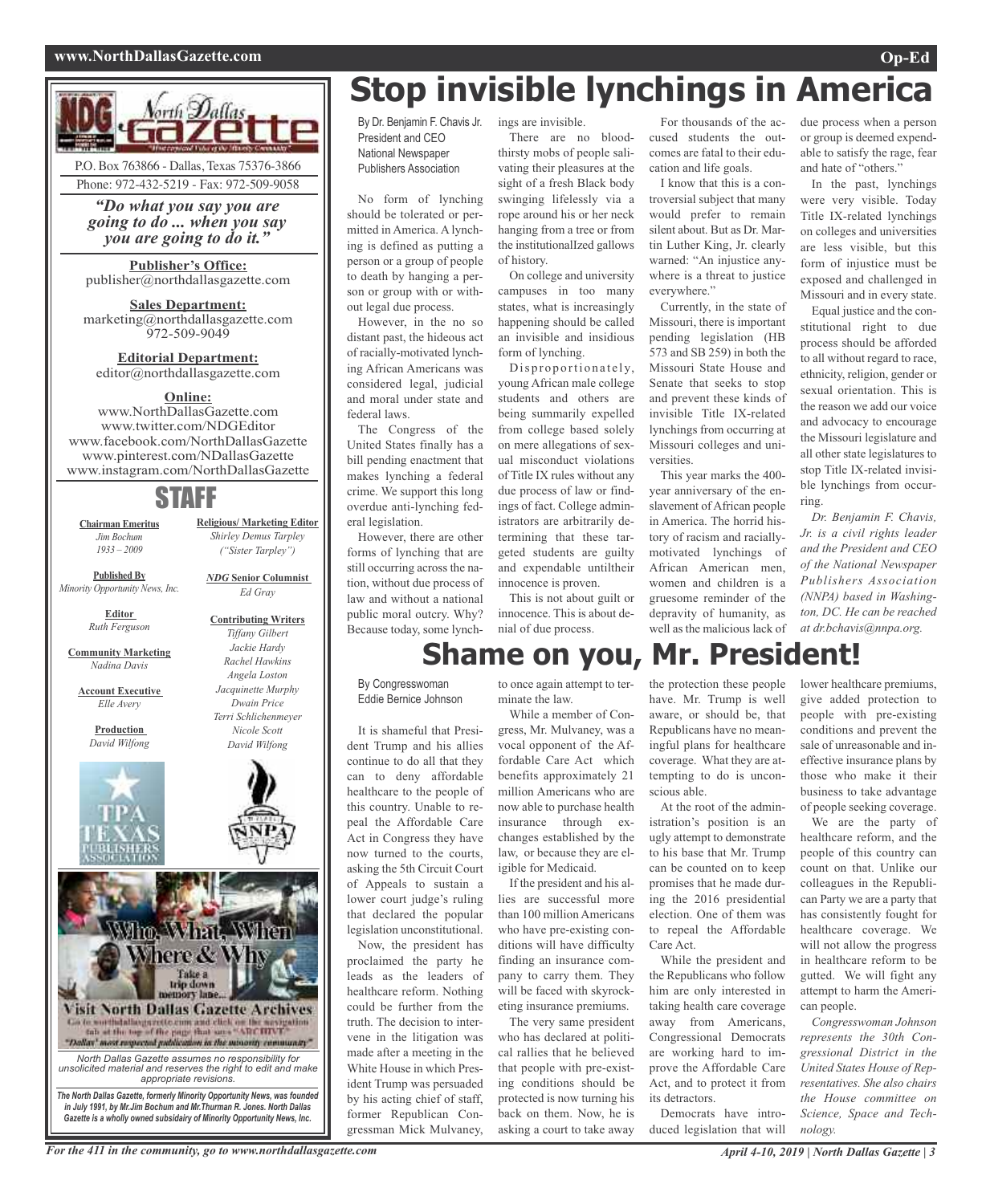# **Unwind during National Stress Awareness Month**

ricia

By: Dr. Sarah E. Laibstain *NDG* Contributor

Stress is a normal part of day-to-day life, often caused by heavy workloads, trafficfilled commutes and even interpersonal relationships. Although the human body is designed to cope with moderate stress, continuous unrelenting stress can lead to a wide range of health issues and physical symptoms.

In order to educate the public on the causes and complications of stress, The Health Resource Network has sponsored National Stress Awareness month every April since 1992. This year, take time to reflect on



the potentially harmful stressors in your life, and consider some of these proven methods to help relieve tension!

While it may sound counterintuitive, there are actually positive forms of stress which keep us alert and high-performing. For example, receiving a promotion may trigger mild stress that results in motivation to achieve results. The negative effects set in once a person encounters multiple stress-triggering situations with the absence of rest or relief in between.

A state of heightened stress can result in an array of complications including

headaches, abdominal pain, acne breakouts, muscle tension, and fatigue. Indirectly, *Alicia Powell / Pixistock* stress may have severe longterm effects contributing to Pix unhealthy habits, such as a poor diet and lack of exer- $P_{\rm OW6}$ cise, which can increase the risk of heart disease. Chronic stress may also lead to unhealthy coping mechanisms such as substance abuse in addition to worsening existing conditions like asthma and anxiety. Though it would be nearly impossible to avoid stress alto-

can take to help manage the stress. First and foremost, learn

gether, there are actions one

to recognize your personal

stress triggers. You may have more influence than you realize over certain things. If you overwhelmingly dread your morning commute, consider leaving 15 minutes earlier and see if there is improvement. Additionally, practicing meditation, yoga, and breathing exercises are all proven to relax the mind and body. If you don't have the time or budget to participate in a class, find an online guide and dedicate five minutes of your lunch break to total relaxation. Finally, try to temporarily unplug from your phone. Even if it's just for a few hours, eliminating the distraction of a smart phone

can be instrumental in achieving peace of mind.

It's undeniable that slowing down can sometimes feel impossible, but it's also necessary to try to address the needs of your mind and body. Let National Stress Awareness Month serve as a reminder that taking the time to evaluate your stress now can likely save you additional strain in the future.

*Dr. Sarah E. Laibstain is a general family medicine practitioner at Family Medicine Associates of Texas in Carrollton. She thoroughly enjoys improving the health and lives of individuals ranging from young children to adulthood.*

# **Staying Fit: Tips to help make walking more fun and effective**

By Scott Flannery, CEO UnitedHealthcare of Texas

With spring's arrival and the days getting warmer and longer, people in Texas can put on their shoes and experience the many health benefits of walking – which may be one of the simplest and best ways to exercise.

April is Move More Month, an annual celebration established by the American Heart Association to encourage people, schools, workplaces and communities to get out and walk for at least 30 minutes and put themselves on the road to a healthier lifestyle.

Studies have shown

walking more and sitting less may help people maintain a healthier weight, ward off depression and prevent serious health issues like heart disease. And a report from Harvard Medical School concluded that walking can help curb sweet cravings, boost the immune system and ease joint pain.

With that in mind, here are some tips to help make walking more fun and effective during April and yearround:

Think FIT: While many people aim for achieving an aggregate number of total steps each day, research shows that moving frequently throughout the day and taking at least one brisk,

30-minute walk also can have health benefits. That's why people should think FIT, which stands for frequency (500 steps within seven minutes six times per day), intensity (3,000 steps within 30 minutes each day) and tenacity (at least 10,000 total steps per day). If those targets seem daunting, remember it helps to start slowly and build up over time. Find Friends: Walking

can also double as a chance to socialize with friends, family or co-workers. Plus, research shows there are several advantages to recruiting a workout friend, likely because that person can hold you accountable and offer support. And starting or joining a walking group at work or in your neighborhood can prove helpful, too. In fact, working out in a group lowers stress by 26 percent, compared to working out alone.

Walk with A Wearable: Recent studies show that people tend to overestimate how much they exercise and underestimate sedentary time. To help understand your actual activity patterns and, ideally, reinforce positive habits to support sustained change, consider using a wearable device. This increasingly popular technology has been shown to help people remain diligent in achieving those

daily step goals, while encouraging seemingly small healthy habits – each day – that can eventually translate to meaningful improvements.

Earn Incentives: A majority of employers (86 percent) offer incentive-based wellness programs, including some that enable employees to earn more than \$1,000 per year by meeting certain daily walking goals. Similarly, websites such as myachievement.com enable people to earn cash rewards for walking.

Throughout April, people can go to uhcwalk-

ingmaps.com, sign the pledge to walk more and become eligible for a chance to win one of more than 100 walking-related prizes, including a trip for two to hike the Grand Canyon or Apple Watch. On behalf of the first 25,000 people to sign the pledge, UnitedHealthcare will donate a total of \$25,000 to help reduce childhood obesity, including contributions to Boys & Girls Clubs across the country.

So, this Move More Month, consider these walking tips as you take a step toward better health.



### **Reports of Mick Jagger undergoing heart surgery prompt questions about the potential procedures**

News stories from around the globe are reporting that Rolling Stones frontman Mick Jagger will undergo heart surgery. The news comes just days after the legendary rock band announced the postponement of their American tour in the wake of unnamed medical issues.

Reports vary from Jagger needing stents to open an artery or a heart valve replacement; and while we do not know the specifics of his condition, the American Heart Association's website, heart.org, can help you better understand these procedures. **Angioplasty and stenting**

A percutaneous coronary intervention (PCI) or angioplasty is done in a cath lab where a special tubing with an attached deflated balloon is threaded up to the coronary arteries, then if needed, a stent, wire mesh tube, is inserted and used to prop open an artery during angioplasty.

### **Heart Valves**

Many heart valve problems are first identified by the presence of a "murmur" or sound that can be heard when a healthcare provider listens to the heartbeat with a stethoscope. Some murmurs are harmless, and others can indicate an underlying problem with the valve. If you or your healthcare provider notice a murmur, here are some of the things he/she may be looking into further.

Murmurs may indicate valve problems including:

• Stenosis: a narrowing or stiffening of the valve that prevents adequate blood supply from flowing through

Regurgitation: when valves allow blood to flow backward into the chamber

• Prolapse: a valve that has improperly closing leaflets

• Atresia: a valve that is improperly formed or missing

Once a heart valve begins to affect the heart's ability to pump blood, it is likely to require a repair or replacement. Visit risks for valve disease to see what makes a person at increased risk for developing a dangerous heart valve problem.

To learn more about your risk for cardiovascular disease and stroke, visit www.heart.org/en/health-topics.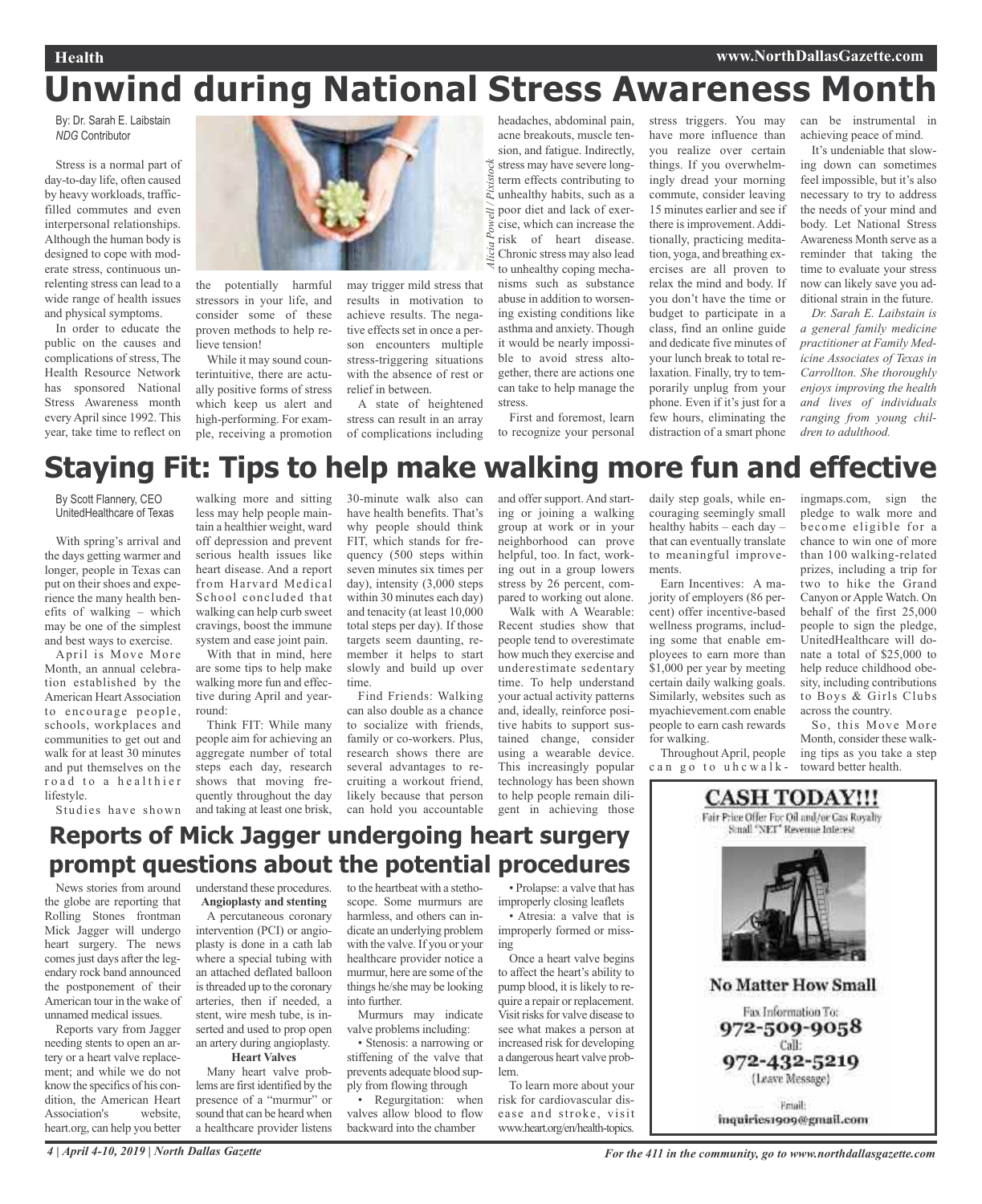### **Community**

# **South Dallas Women's Club celebrates Women's History**

By Mae Frances Saulter Guest Contributor

Under the very capable leadership of the South Dallas Business and Professional Women's Club Sisters Attorney Gwendolyn Hunt, Mrs. Ethel McNeal & Miss Yvonne Emanuel, a sold-out crowd of more than 120 people witnessed and enjoyed a fantastic program honoring eight dynamic women.

The women were Gwendolyn H. Daniels, Linda Lydia, Bessie Moody, Edna Pemberton, Christine Chadwick Moss, Diane Ragsdale, Mary L. Washington, and Amadyn Nwabuisi all of whom have made significant contributions to help enhance the lives of the disenfranchised, especially African Americans during the Civil Rights Movement and up to the present time.

Their noteworthy stories were told by Club Sisters Merle Carmouche, Charla White Walters, Mythe Kir-



*President Gwendolyn Daniels, young singing star Skye Turner, Skye's sister Lyrica Turner, Women's History Chair Gwendolyn Hunt, Esq. (Courtesy photo: Gwendolyn Hunt)*

ven, and Yvonne Emanuel. Ella Goode Johnson presented a memorial tribute to Juanita Craft (posthumously) for the noteworthy contributions that she made to the Dallas Community during her lifetime. To open the program, greetings were extended by First VP Dr. Lindy Perkins and Dr. Lavern Holyfield, NFVP of the National Association of Negro Business and Professional Women's Clubs, Inc.

Special entertainers were Lyric Turner who recited

Maya Angelou's poem "And Still I Rise" and Skye Turner who sang Aretha Franklin's rendition of "Precious Lord, Take My Hand." These extremely talented adolescent sisters were phenomenal.

Additional uplifting solos were rendered by First VP Dr. Lindy Perkins and Club Sister Dr. Jayne Reuben.

Past Presidents Mae Saulter and Dr. June Johnson led the audience in singing freedom songs, while illustrious Club Sister

Ethel McNeal served as Mistress of Ceremonies.

The end result of the by three dynamic commit-2019 program was another historical event sponsored

tees: Women's Black History, and International Affairs Committees.



MAY 4, 2019

Pol. ADV. Paid for by Carolyn King Arnold for Dallas City Council

# Destined to Succeed

Whatever your child wants to be is within reach when you are involved. Your engagement in their education will prepare them for the future.

To learn more about the Every Student Succeeds Act (ESSA) and how you can advocate for your children, visit us at www.nnpa.org/essa

Sign-up for our ESSA alerts at www.nnpa.org/essa



C 2019 NATIONAL NUWERAPLE PUBLISHERS ASSOCIATION





*April 4-10, 2019 | North Dallas Gazette | 5*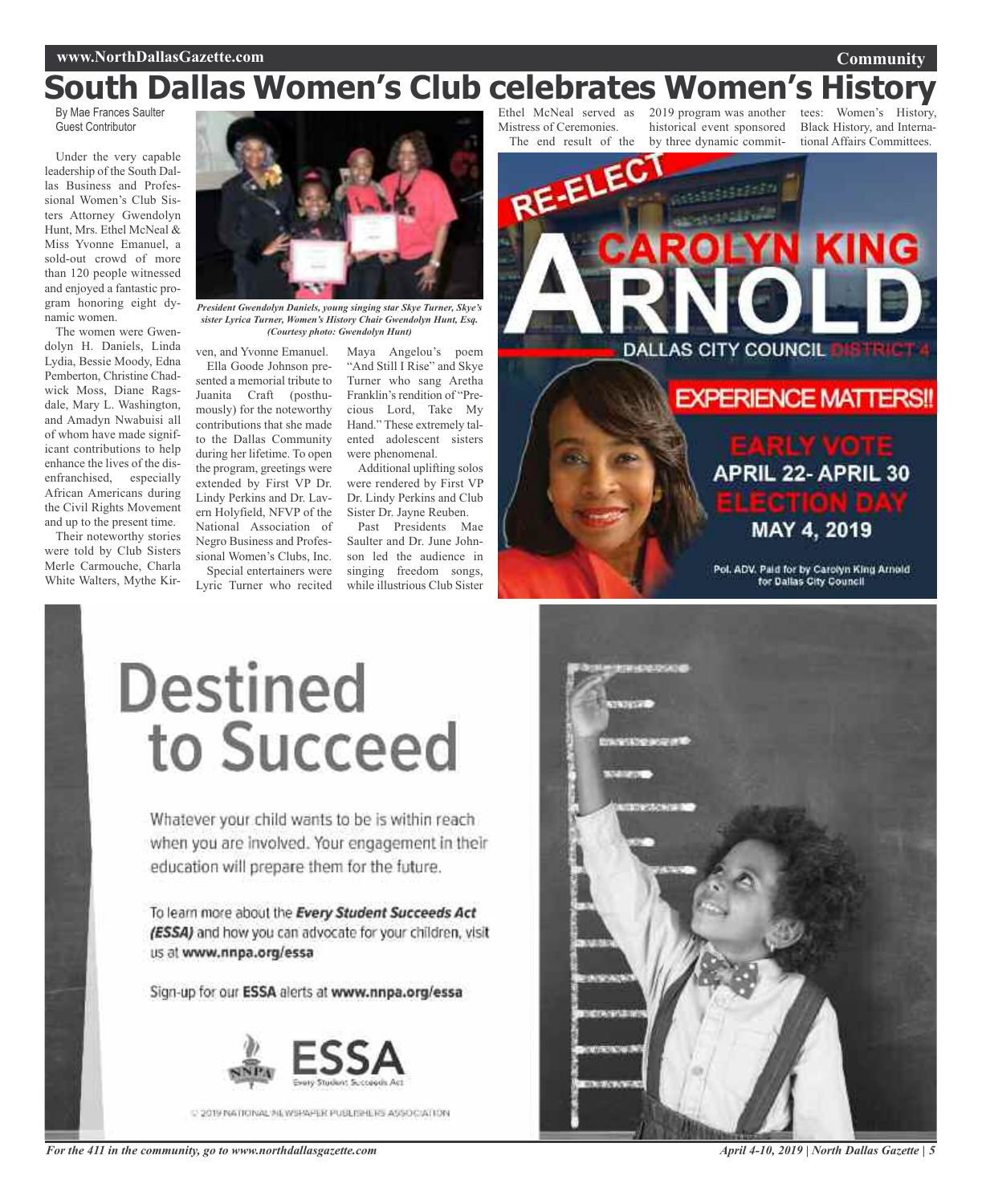# **Texas Sen. Royce West pushing to for college credit transfer solution**

By Richard Lee Texas Senate News

(AUSTIN) The Senate Higher Education Committee opened a discussion on this week that members hope will serve as a starting point for a lasting solution to the issue of college credit transferability. With the cost of education at four-year universities continuing to rise, more students are electing to begin their post-secondary education careers at local community colleges.

The transfer system in Texas is meant to create a core curriculum of commonly-required courses at universities that can easily transfer from one school to another.

"The general intent of state policy is that a student at any institution in Texas can take 42 semester credit hours that can apply to all degrees at all institutions," said Dallas Senator Royce



*Dallas Senator Royce West wants to reform the system by which course credit hours transfer between institutions of higher education. (Image via Texas Senate News)*

West, who has made credit transferability one of his signature issues. Nearly three-fourths of all four-year university students

have some credits from community colleges, and a full third have more than 30 hours of credit. Only 43 percent of community college transfer students, however, achieve a degree within four years. One reason for this are issues regarding credit transfers. Often students have to retake courses they already

took in community college, adding unnecessary expense to their college loans and contributing to increasing student debt levels.

They might also discover courses previously completed, are not applied to their final degree program because they are not accepted by their destination university. Measures considered before the committee seeks to streamline this process and demystify the process for students, advisors and parents. In reality, Sen. West says, only 12 semester credit hours commonly transfer between all institutions of higher education. The process is also daunting. Between the 50 community college districts, six university systems, independent universities and dual-credit programs, deciding which courses to take to earn a degree at a particular university can be confusing.

West had two bills before the committee that he hopes will lay the foundation for a solution to this problem. One provision would reform the state's college core curriculum. Half of the required semester credit hours would be in general studies, the others would be specific to a certain area of study.

Because students frequently change majors, the Texas Higher Education Coordinating Board would develop "meta-majors", broad areas of study that lead to degrees with similar prerequisites. This could include areas like business, engineering and physical sciences and behavioral and social sciences. The business meta-major, for example, could include degrees in finance, economics, management and accounting, all of which have similar introductory-level courses. So if a student chooses a engineering meta-major, and starts toward a degree in electrical engineering but later decides to switch to civil engineering, they've already taken the introductory math and science courses common to both degrees.

The bills would also clarify transfer pathways, so students taking dual-credit classes in high school or attending community colleges would know, and their academic advisors would be better able to guide them toward exactly what courses they need to take to achieve a degree in a particular subject when they transfer. Universities would be required to develop comprehensive degree paths for each major they offer and submit those to THECB, which would then publish those on a website dedicated to the plans.

"The student-centered system we envision would provide students and advisors with clear and transparent information about expectations and requirements for every major offered at every public college and university in the state of Texas," said **West**.

He wants to continue to work with major stakeholders on this issue at community colleges, universities and state agencies. He hopes to combine the two measures into one, final bill that will addressthis problem and add clarity and efficiency to what can be an opaque and confusing process.

### **McDonald's of North Texas offering students and teachers free breakfast April 9**

To help students prepare for the annual STAAR Test (State of Texas Assessments of Academic Readiness), McDonald's of North Texas restaurants will continue its STAAR Free Breakfast program, offering free breakfast to 3rd – 8th grade students and teachers on Tuesday, April 9 from 5:30 to 10:30 a.m.

Students will receive their choice of an Egg White Delight McMuffin Sandwich or Fruit and Maple Oatmeal, Apple Slices and their choice of 1 percent low-fat milk or Honest Kids organic apple juice. The offer is only available to those who go inside the restaurant to order and are accompanied by a parent or guardian. Teachers can also receive the free breakfast offer with proof of a valid school identification card. In 2018, over 20,700 breakfasts were given to students and teachers – averaging 63 per restaurant, as a part of the STAAR Free Breakfast program.

"Supporting education and giving back to our local communities is at the core of the McDonald's business," said Joe Jasper, local Mc-Donald's Owner/Operator. "We're passionate about providing nutritious food options for busy people, and especially proud of our STAAR Free Breakfast program, which can give kids

the morning boost they need to achieve greater academic success."

In addition to the STAAR Free Breakfast program, McDonald's commitment to education includes the Archways to Opportunity™ program, which helps employees further their education and achieve their dreams, including more than 20,400 U.S. restaurant employees who have enrolled since its launch in 2015.



### **Brookhaven Courier staff honored with 34 journalism awards from TIPA**

Congratulations to the *Brookhaven Courier* staff. The talented team of student editors, writers, photographers and designers brought home 34 awards, including a sweep of all four categories in the Individual Overall Ex-

cellenceAwards, at the 2019 Texas Intercollegiate Press Association Convention in Corpus Christi, March 13- 16.

Twenty-two awards were for work published in 2018 and a recording-breaking 12

awards for on-site, live contests in competition with both 2-year and 4-year college and university news teams.

"I am truly impressed and beyond proud of my students. The Courier has a re-

markable editorial staff (as well astalented contributors) and continues to be one of the top award-winning student-run newspapers in the state," said Daniel Rodrigue, Brookhaven College journalism and photography professor.

Rodrigue was named Texas Intercollegiate Press Association's Advisor of the Year.

The *Courier's* award-winning student news coverage includes in-depth reporting,

human interest stories, event previews, sports coverage and more.

Brookhaven students can pick up a copy in newsstands located throughout campus or access the paper online at www./brookhavencourier.com.

# **Annual Cougar Run scheduled to help raise scholarship funds**

Join The Pride, Collin College's official association of alumni and friends, and the North Texas Community Giving Foundation in conjunction with the Big Star Half Marathon and the 2019 Cougar Run 5K and Fun Run Saturday, April 13 at Collin College's Frisco Campus, 9700 Wade Blvd.

Participants can select the one-mile Fun Run/Walk, 5K or half marathon. The

2019 race will start at Collin College's Frisco Campus and end with an entertaining post-race Finisher Fest. Stop by the Alumni Tent and Kids Zone for familyfriendly fun sponsored by

InTouch Credit Union and The Pride.

The Pride was established to help former students connect back to the college as they grow and prosper and lend a hand to the students on campus today. Festivities like the Big Star Half Marathon and Cougar Run 5K give alumni an active way to volunteer and benefit current students while reconnecting with friends and

faculty. Community members are also invited to campus to join in the fun.

To sign up for half marathon or 5K or to volunteer, visit www.runtexasbigstar.com.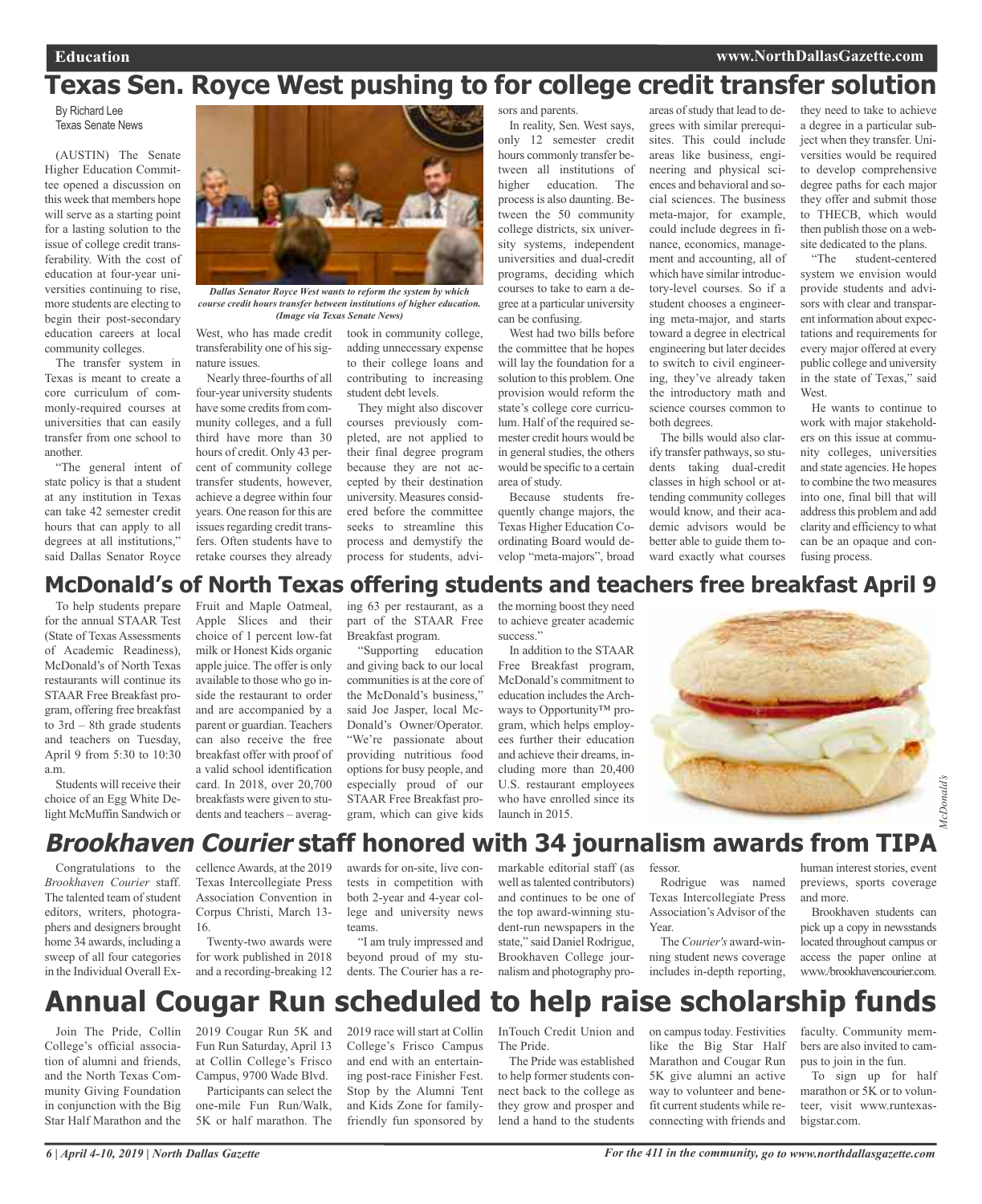# **Irving candidates introduce themselves to voters over lunch**

Candidates running for office in Irving this spring recently met with voters at Red Lobster to share their plans for serving the community. The candidates present were Rodwaan Salah, who is seeking election to the Irving City Council, Place 2 seat. Also, attending was A.D. Jenkins, who is seeking re-election to the Irving School Board, District 5.

Like so many communities in the Dallas Fort Worth area, gentrification is a growing concern in Irving, especially in South Irving. Salah promised to work at



keeping the citizens informed. Real estate agent and long-time Irving resident Lissette Caraballo,



*At left, Rodwaan Salah, Candidate for Irving City Council Place 2. Above, Kay Schecht, founder of Irving Together and Irving human rights advocate (left) asks questions of candidates while Sanko Prioleau listens. (Photos: E. Avery/NDG)*

pointed to the fact that homes are being sold for less than \$50,000 only to be resold for far more than

their actual value. These efforts make it difficult for older residents with homes paid for to keep their property as the taxes continue to rise. As a result, some of these residents are forced to delay retirement or return to the workforce.

Also, having something for kids to do instead of just hanging out on the corner, is important for the community. Salah, suggested the possibility of finding a property which could serve as a community center. This will provide a place for youth to safely and productively enjoy themselves.

"Anytime you see me move away from the message, next time don't vote me into office. And do the same for anyone else," Saleh stated.

A.D. Jenkins promised to continue to reach out and keep the community informed on matters they are concerned about, rather than leaving the public forced to rely on social media speculation issues of concern. Jenkins is seeking re-election for a third term on the Irving School Board, District 5. At a time when the school board and leadership of the district is undergoing change, Jenkins emphasized the need for experience to build a better district to serve the students.

# **The City of Plano looking for a few good women to serve in the police department**

Are you up to the challenge? The "Women in Law Enforcement" career seminar is April 6, from 8 a.m. to 1 p.m. at the Plano Police Department located at 909 14th Street.

Women of the Plano Police Department will discuss career paths and opportunities for females in

**Dallas The Mayoral Candidate Forum** will be held on April 5 from 6 p.m. to 8 p.m. at Four Corners Brewing Co., in Dallas. Dallas Young Lawyers will host a forum with the candidates in order to learn more about the individuals trying to be our next Mayor. The event will be moderated by Fox 4's Hanna Battah. Confirmed candidates to date are: Mike Ablon, Albert Black, Scott Griggs, and Jason Villalba. To RSVP visit www.dayl.com/daylmayoral-candidate-forum/.

**Address Me: Everything Needed to Send a Piece of You** will be held on April 7, from 11 a.m. to 2 p.m. at Wild Detectives, in Dallas. Celebrate National Letter Writing Month by attending the 3rd Annual Address Me: Everything

### law enforcement and related fields. There will be a presentation on the selection and hiring process including a demonstration and explanation of the fitness requirements. The event will feature several interactive displays available during the event.

Attendees will have an

Needed to Send a Piece of You. Address Me will provide dozens of stationery and postcard options, working typewriters, stamps, pens, washi tape, and tips on the art of letter writing. All you'll need is the address of a loved one. Activities also include: an exhibit of vintage letters, including correspondences of local significance, curated by the Dallas Public Library; artists and calligraphers from Kaligrafos to hand-address your envelopes; fountain pen tutorials with the

opportunity to explore how to become a police officer and discover civilian jobs that support law enforcement (crime scene investigation, property/evidence support, police records, quartermaster/police supply support, police alarms unit, jail operations and administrative support).

Dallas Pen Club; and the opportunity to write secret notes of encouragement with Spread Joy 24-7. Attendance and writing supplies are free. Donations welcome. For more information visit www.thewild-

Don't miss **Soluna: Blackkklansman: The Art of Film Scoring** with Terence Blanchard on April 7, starting at 5 p.m. at Alamo Drafthouse, in Dallas. Soluna International Music and Arts Festival presents a spe-

detectives.com.

Interested applicants are invited to attend and see if you have what it takes to be a member of the Plano Police Department. For additional information or to reserve a seat, please call 972- 941-2440 or email the Crime Prevention Unit. Seating is limited so reserve

cial screening of Spike Lee's Academy Award-winning film starring John David Washington and Adam Driver. The event features a conversation with Lee's longtime collaborator and Academy Award-nominated composer Terence Blanchard (Malcom X, 25th Hour and Inside Man). For tickets visit drafthouse.com.

Experience **Dallas International Film Festival** fromApril 11 to April 18, at Magnolia Theatre, in Dallas. The 2019 Dallas International Film Festival (DIFF) will screen more than 110 films from 25 countries. Most screenings will take place at the Magnolia Theatre in West Village. The Opening Night film is *Extremely Wicked, Shockingly Evil,* and *Vile* starring Zac Efron as serial killer Ted Bundy. A comwww.dallasfilm.org.

The DFW Fiber Fest will be held from April 5 to 7, at Irving Convention Center at Las Colinas, in Irving. If you like to knit, crochet, spin or weave - or would like to learn how - Fiber Fest offers instructional classes and vendors selling everything you need to make your next project. April 4 will feature classes only and April 5-7 will include the vendor hall and classes. Admission to the Vendor Hall is \$5 per day or \$10 for a weekend pass. Portions of the admissions proceeds will be donated to the North Texas Food Bank and the DFW Fiber Fest Scholarship Fund. www.dfwfiberfest.org/.

*City of*

*Plano*

plete schedule of DIFF events including titles, screening times and locations can be found at

### **Irving**

#### **Mesquite** Greater Dallas' Commu-

nity Fair 2019 will take place on April 10, from 10 a.m. to 1 p.m., at Hampton Inn & Suites, in Mesquite. The Community Fair is an event where the parents can come and meet health and social service providers to address their family's needs. This year they have teamed up with Link Staffing and Mesquite Workforce employment services to provide a job fair for the community. Head Start of Greater Dallas provides curriculum-based education to early learners ages 0 to 5 years-old. Not only do they educate young children, they also provide comprehensive services/resources for the child and their family at no cost to them. This will be a day of great information regarding health, mental health, social services and more for the families enrolled at HSGD.

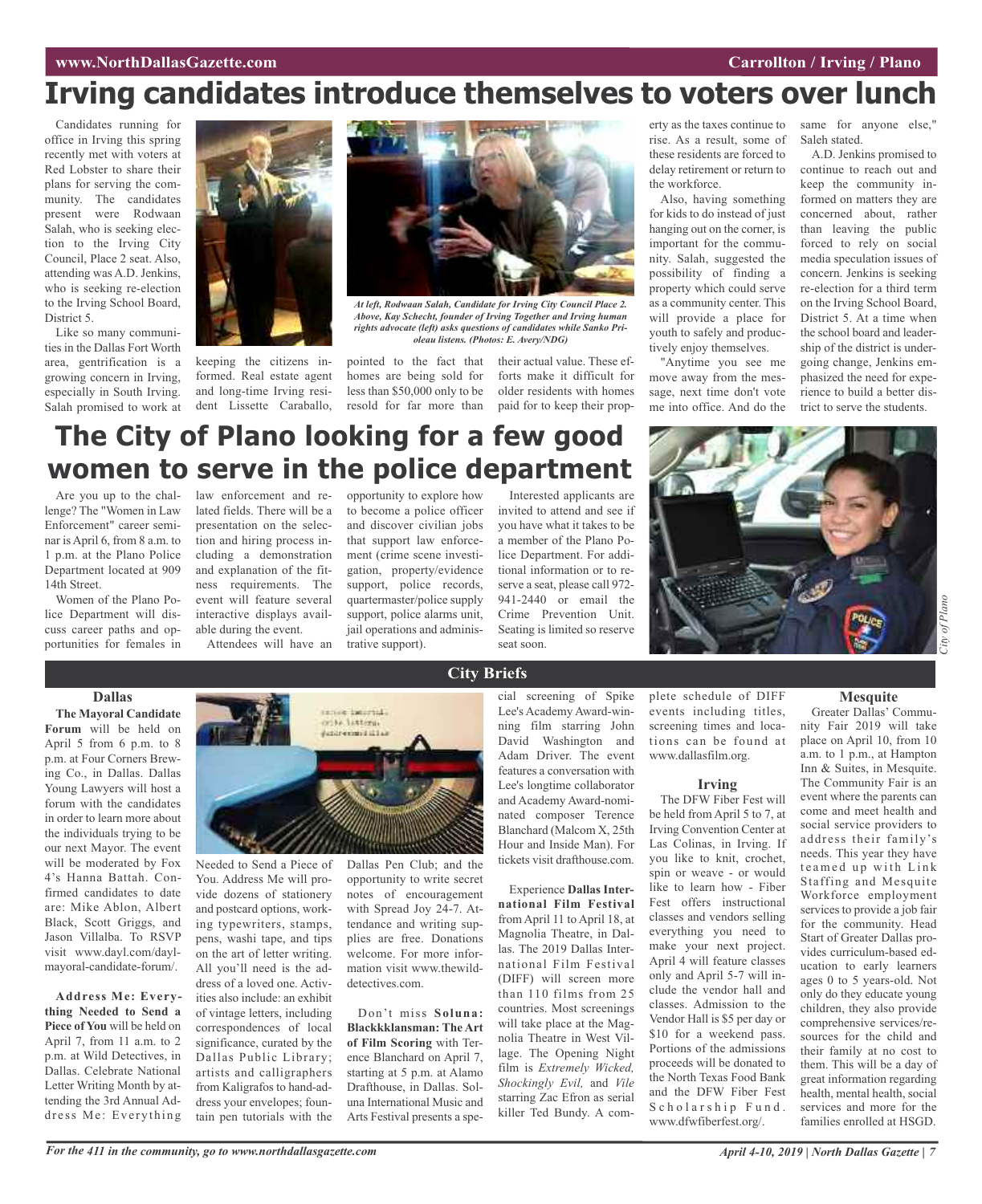

# This is our commitment to homeownership

Wells Fargo recognizes housing affordability challenges that are affecting many communities across the country with availability of affordable rentals and a short supply of affordable homes for sale in many markets. NeighborhoodLIFT® is a program created by Wells Fargo that provides down payment assistance, homebuyer education, and community grants to help revitalize communities that face barriers to housing affordability.

- · Since 2012, Wells Fargo LIFT programs have launched in more than 65 communities across the U.S. and have helped over 20,000 families and individuals purchase nearly \$3 billion in real estate.
- · Wells Fargo has committed \$455 million to date to advance affordable and sustainable homeownership and support the revitalization of communities through LIFT programs.
- · LIFT grant recipients seeking financing for the remainder of their home purchase can choose Wells Firgo or any qualified lender. Wells Fargo gives grants regardless of what company ends up providing the mortgage. In fact, approximately 70% of home buyers who receive LIFT grants from Wells Fargo receive mortgages from a lender other than Wells Fargo.
- · More than 90% of LIFT down payment assistance grant recipients are first-time home buyers.
- · Nearly 70% of home buyers who receive LIFT grants are ethnically diverse, which is 250% higher diversity representation. than the general market.
- · Participating NeighborWorks® America network members have prepared more than 60,000 people with home buyer education.

For more information about upcoming LIFT events please visit wellsfargo.com/lift





The present of dependence over the system by market. Contributions for all the maxima the black toward proceed this proposed metals, adupted for household may David payment assistance constance contained as payment assista NE THINK PAYOEN APASHTUES tenisid He

relette \* 203 mili Prosibak N.R. Altigist mayor NVLU-D Bridit **Barut**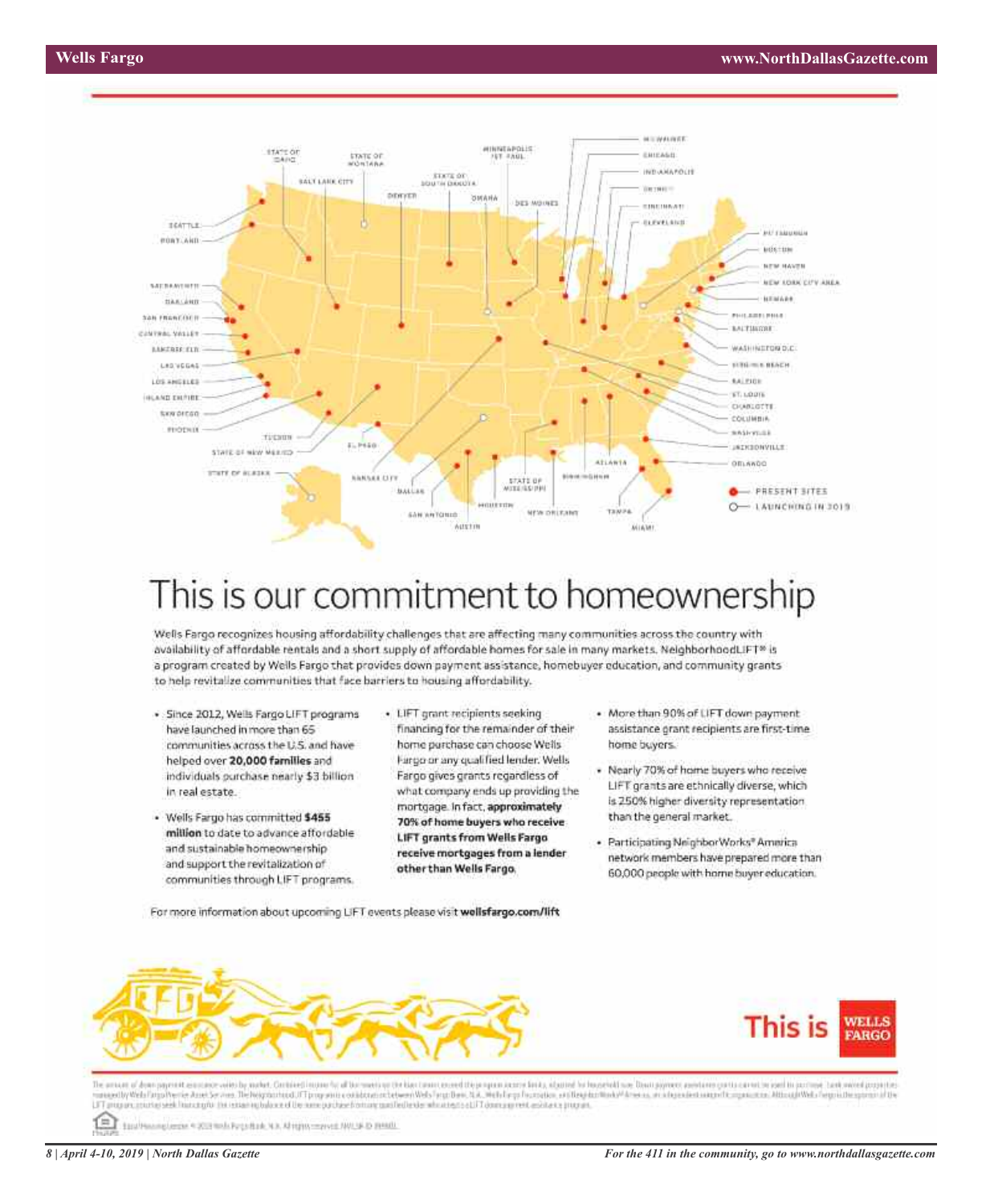#### **www.NorthDallasGazette.com Entertainment**

# **Win tickets to TBAAL's 8th annual Budding Rose Concert**

The Black Academy of Arts and Letters 8th Annual Budding Rose Concert will include two performances. The first one is Friday April 12 at 10 a.m. for students. The special evening for the general pubic is April 13 at 8 p.m. in the Naomi Bruton Main Stage Theatre located at 1309 Canton Street, at the Dallas Convention Center Bureau Theater Complex.

North Dallas Gazette readers can visit our Facebook page for a chance to win to the April 13 show. You also can comment below and share why you would like to attend this show for a chance to win.

Young singers from Dallas Independent School District and other schools include, Henry B. Longfellow, Barack Obama Male

Leadership Academy, Billy Earl Dade, Ann Richards Middle School, Life School of Oak Cliff, Irma Rangel Young Women's Leadership School, International Leadership of Texas at Lancaster and also at Grand Prairie, Piedmont Global Academy and Dunbar/Charles Rice Connection Choir will unite their voices to make music

magical performing from classical, pop, Broadway, spirituals to gospel in this spring concert.

The event is a part of TBAAL's 42nd season entertaining and informing Dallas audiences. Admission is \$10 for the public performance. For tickets call, TBAAL Box Office 214-743-2400 or Ticketmaster 800-745-3000.



# **NDG Entertainment Guide: Sing the blues, brunch with the girls, celebrate Black Marriage Day and more in Dallas**

By Tiffany Gilbert *NDG* Entertainment

Everyone in Dallas is excited about the opening of **Hamilton** as part of the Dallas Summer Musical series, but in case you cannot score a ticket, there are still plenty of options. They include the final week of the Bishop Arts Theatre's Down for #TheCount, read our review here. Below are other options to choose from.

**Inner City Blues: A Marvin Gaye** tribute concert live in Deep Ellum is April 6, from 7 p.m. to 10 p.m. at The Free Man, in **HAMILTON** APRIL 2 - MAY 5, 2019

Dallas. Poetry's Love Affair with music is back with another EPIC night of entertainment. Verb Kulture and Shelley Carrol Productions present: Inner City Blues: Marvin Gaye Tribute Concert April 6 celebrating

Marvin Gaye's 80th birthday. There will be a Marvin Gaye Tribute band featuring Grammy Award Winning Artists and performing your favorite Marvin Gaye hits as well as a DJ mixing all of Marvin's Music for a great night of entertainment. The event will take place on the new BIG stage in the All-New Bourbon Side at the Freeman Cafe, located to the left of the smaller side. The Freeman Cafe is known for having the best New Orleans style cuisine in town. Seating is limited, so if you plan to eat, you definitely want to reserve a table at ticket link at www.verbkultureevents.com General Ad-

mission (Standing Room ously dating. For tickets Only) \$15 Presale Reserved Seating \$20

Celebrate **Black Marriage Day 2019** on April 6, from 6 p.m. to 9 p.m. at  $JC's$ Event Center, in DeSoto. Black Marriage Day is a celebration of LOVE. It's celebrating marriages in the Black community. Celebrating husbands and wives are proving the statistics wrong! The ticket fee covers the cost of dinner, games, and an evening of entertainment. The theme for this year: Two Hearts, One Love. The invitation is for married men and women, engaged, or serivisit Eventbrite.com.

Brunch with the girls at the **Brown Girl Brunch** on April 7, from 1 p.m. to 3 p.m. at Brown Girl Shop, in DeSoto. Last quarter they set goals, captured their visions and grabbed a few nuggets to help us along the way. This quarter they put their best 'Face Forward' with brows, a session to 'LET IT GO!' and more. There will be food, mimosas, music and giveaways. For tickets visit Eventbrite.com.

Don't miss the **Secret Sundays at Townhouse** on April 7, from 10 p.m. to 2

a.m. at TownHouse Nightclub, in Dallas. At Town-House you will find a two story uber exclusive lounge and rooftop patio screaming chic and stylish. Concept based on the look and feel of a London city town home in the heart of the arts district serving only the most delicious cocktails and playing the absolute best music. dress code:Stylish, classy and attractive. If in doubt don't wear it. For tickets visit Eventbrite.com.

Come and see **SIK-K** live on April 9, starting at 8 p.m. at Canton hall, in Dallas. Tickets start at \$41.50. For more information visit ticketfly.com.

# **Auto Review: An alternative to luxury crossovers/SUVs**

By Jeff Fortson JeffCars.com NNPA Contributor

**Highlight:** With a mere \$155 increase, the all-new E450 replaces the E400, with a larger engine and more horsepower.

**E450 AWD Base MSRP:** \$88,535 (Base Model: \$65,195)

**Seating Capacity:** 5 to 7 **What's New:** The E450 is the newest addition to the E-Class wagon. This model replaces last year's 2018 E400, adding an upgraded 362-horsepower engine. This year's model adds on an additional 33-horse-



*This is literally the ultimate luxury wagon. The upscale family cruiser combines both high-tech and luxurious features that can only be found in this German-engineered vehicle. Our vehicle was loaded up with about \$22,000 in added-on features. Mercedes-Benz included every conceivable option available except a driver. (Photo: Jeff Fortson / JeffCars.com)*

driver to control all of the

power over what was offered in the base E400 model. The German-engineered wagon also sports a new three-spoke steering wheel, which allows the safety assistance systems

features, without ever hav-

ing to remove one's hands. Why: The E-Class is available in a variety of configurations. Buyers can opt for a coupe, a sedan, a convertible or a wagon. It's the only midsize luxury nameplate that offers this array of selections.

For buyers who aren't ready to join the crowd of car buyers who have traded their keys in for crossovers and SUVs, the five to seven passenger wagon, which offers loads of space, is a great alternative for those seeking a car-like ride. Yes, the Mercedes-Benz wagon offers the best of both

worlds. It's a German-engineered vehicle that offers loads of utility space and car-like characteristics. There is no compromising here. Mercedes-Benz has even outfitted the vehicle with a fold flat temporary third-row seat.

And, as we noted in this review, this year's model offers a larger engine, which equates to more horsepower and a barely noticeable price increase. What customer would pass up on this?

This is literally the ultimate luxury wagon. The upscale family cruiser combines both high-tech and luxurious features that can only be found in this German-engineered vehicle. Our vehicle was loaded up with about \$22,000 in added-on features. Mercedes-Benz included every conceivable option available except a driver.

Some of those standout features included everything from one-of-a-kind exclusive heated armrests to soft close doors to an air fragrance and filtration system.

Moreover, the wagon is available with the latest self-driving aids, too. Buyers can also customize the

See WAGON , Page 15



*NDG Entertainment Ticket Giveaway!!! Visit us on Facebook to win tickets to the the hottest events in Dallas/Fort Worth!!!!*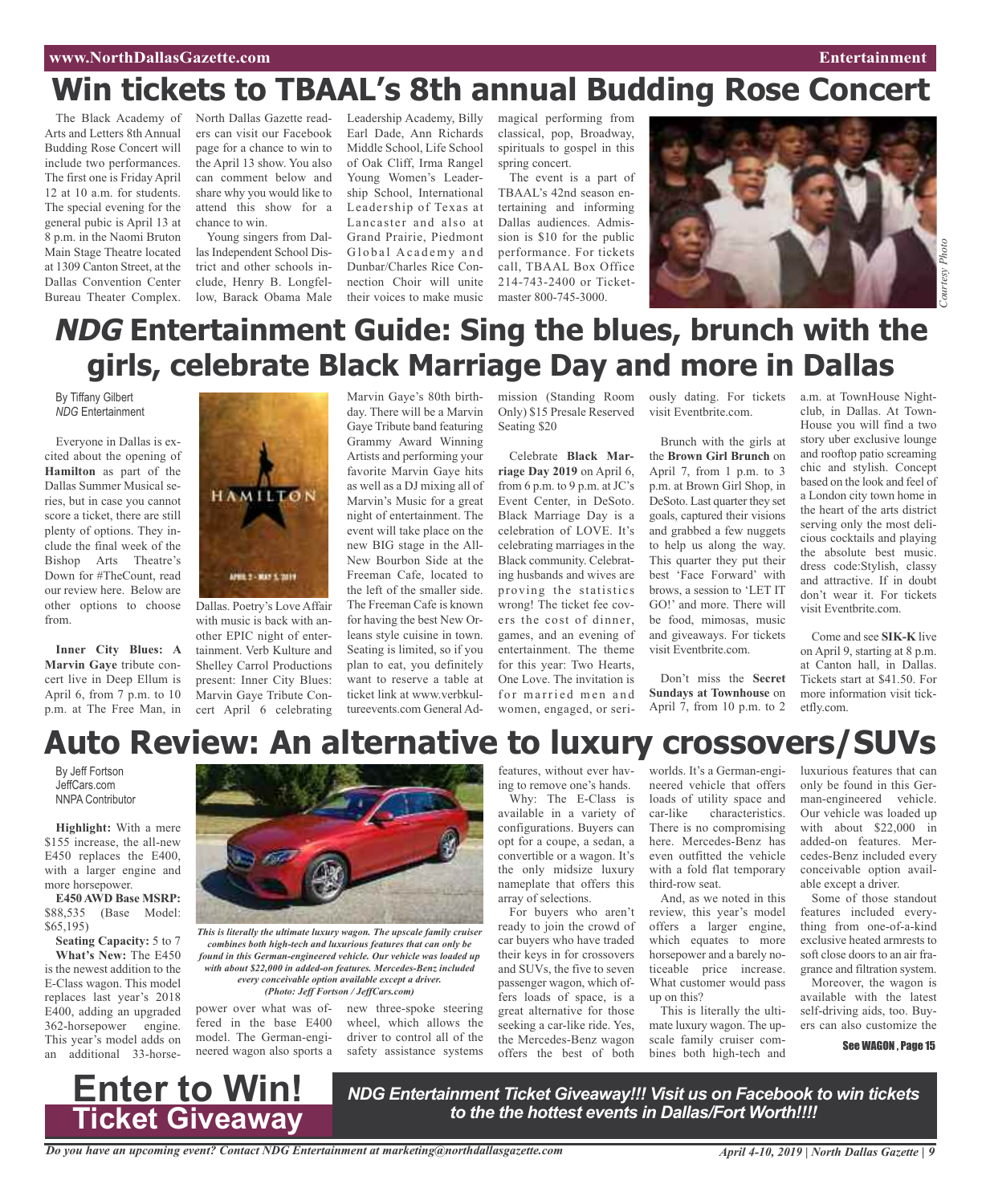ity.

# **'The Good Fight' Addresses the Green Elephant (Racial Income Inequality)**

*S*

By Jeremy Bamidele *NDG* Guest Contributor

Episode 4 of the "Good Fight," titled "Mothering While Black," will premiere on CBS All Access on April 4. It will address a topic of paramount importance to the black community—racial income disparity.

The "Good Fight," a spinoff of the "Good Wife," is a legal drama that's garnering widespread acclaim for its acknowledgment and portrayal of problems discussed in Black homes and ignored by other mainstream media outlets.

Racially based pay income disparity is both a longstanding and controversial topic because of the statement echoed by the law firm's senior partner, "There are so many factors that go into every decision."



Race, like individual experiences, like many things, gains and loses its significance depending on the situation. Its effects and how it affects other things are difficult to discern. Sometimes, we cannot disentangle the causes of things, only acknowledged their conjoined effects.

The "Good Fight," succeeds in acknowledging without judgment the variables that make issues con-

Crenshaw and dropped in Beverly Hills. But he keeps one eye on home and sometimes trouble follows him back to 90210. I cannot wait to see the rest of Season 1, and right now fans do not know if there will be a Season 2. When 10 other shows were renewed at the end of January, network execs said the reaction to the show via streaming will determine if

there is a Season 2.

• *Kevin Hart – Irresponsible* (Netflix) – It's been a long week, get your laugh on! Look Kevin has had a

troversial. The delay and sometimes absence of a stance gives the viewer time to digest issues rather than become indignant. *CB*

In the main storyline attorney Lucca Quinn, portrayed by Cush Jumbo, faces blunt racial discrimination forcing her identity as a Black employee to the forefront of her consciousness. The struggle of dueling identities is not only part of the Black experience as illuminated by

W.E.B Dubois, but to everyone with an intersectional identity—everyone.

"One ever feels his twoness, an American, a negro, two souls, two thoughts two unreconciled strivings, two warring ideals in one dark body, whose dogged strength alone keeps it from being torn asunder," according to Dubois. This episode not only showcases the struggle between identities but also how individual identities can approach and recede depending on the circumstance.

Race does not exist in isolation, like economic class and gender, it is embroiled with other features. No one is only Black? I know of only Black men and Black women and their experiences are very different. It is not an ideal nor a theoretical concept. Race is tied to human-

Individuals are things that cannot be broken down into smaller parts, not because they are base and simple, but because the relevance of their parts grow and shrink in significance depending on the situation. Yet, communities do exist, and the perceptions of the groups to which you belong will shape your personal experiences.

Rejecting one associated group to signal greater allegiance to an overlapping group often exasperatesindividual issues by blocking of the resources and understanding needed to advocate for themselves.

"People really shouldn't be comparing salaries," states a senior partner Liz Reddick-Lawrence, played by Audra McDonald, echoing a social norm. This code of conduct in the workplace

makes it difficult for employees to discern whether they are being fairly compensated and what determines compensation.

By following the cultural norm of not discussing compensation packages with fellow employees a tradeoff takes places to limit data necessary to advocate for consistent and non-biased compensation packages.

In maintaining the facade of autonomy, employees ignore the mechanisms that affect them without deterring the power they have over them.

Jeremy Bamidele is an entertainment journalist and the Managing Editor of One West Magazine. He has been published in Forbes, Huffington Post, JET Magazine, Life Magazines and newspapers across the United States and abroad.

# **10 Things to binge watch with your 2-piece basket**

By Trisha & Ruth *NDG* Weekend Warriors

It is the weekend, there was a time when Friday night meant something totally different. Now you just want to get something to eat, put on your comfy clothes (or not, we won't judge) and grab the remote. So with that in mind, the North Dallas Gazette Weekend Warrior duo will offer you a few ideas each week.

Recommendations will include the latest binge worthy entertainment options coming to you as fast as your wifi connection will allow. But man or woman cannot live by entertainment alone, we must have food. So, since we certainly do not feel like cooking, and in DFW there are five restaurants on every corner, we will bravely go out and sample the options so we can dutifully report back to you the spots to visit.

#### **10 Things to Watch this Week**

• *All American (Hulu)* – It is Wednesday, and I am still trying to recover from the sleep lost as Trisha and I watched half of Season 1 on



*Kevin Hart in Irresponsible. Photo: Kevin Kwan/Netflix*

Sunday. The show follows Spencer, a young football player plucked out of his high school in gang-infested rough year, even though most of • *If Beale Street* Could Talk (Hulu) – Enjoy Regina

King's Oscar wining performance in the exquisite tale based on James Baldwin's book of the same title.

• *Highwaymen* (Netflix) Is Kevin Costner going back to his Untouchables roots in this true tale of two Texas Rangers hunting down Bonnie and Clyde.

• *5 Flights Up* (Netflix) – Morgan Freeman and Diane Keaton are an aging couple, putting their apartment up for sale, but are they really ready to move?

• *The Cool Kids* (Hulu) – Do you miss the good old days of sitcoms, then this is the TV show for you, complete with some of the older stars. Best known perhaps is Vicki Lawrence, but David Alan Grief, Martin Mull and Leslie Jordan have plenty of fans – and as you will see, plenty of life left in them.

• *Claws* (Hulu) – TNT shows a very different side of the nail salon industry. Niecy Nash and her fellow nail technicians have decided to add a little side hustle to their enterprising Florida shop. The results could be deadly.

• *Queen Sugar* (Hulu) – Catch up on the three seasons of lives and loves of Bordelon siblings, before Oprah's OWN kicks off Season four.

• *Support the Girls* (Hulu) – Regina Hall is running a Hooters type of restaurant, but she wants it to become a "mainstream bar and grill",

the results are hilarious. • *Atlanta* (Hulu) – Fans of Donald Glover's Atlanta are not happy to hear the third season is so far behind that it

will likely be 2020.



*NDG* **Restuarant Pick of the Week – Big Mama's Chicken & Waffles**

Why we love this spot. It's simple – the chicken here is good enough to slap your Big Mama. Yes, it's that good!

Big Mama's Chicken & Waffles builds a magical basket with a secret blend of

seasoning, pickles, peppers and the best fried chicken in Dallas (Trisha is going out on that limb, I personally need to sample a few more before issuing a proclamation). Just in case chicken is not your thing, then try the pork chop basket.

At Big Mama's it is all about the seasoning, so each tastes just as good. We have not tried their potato salad or fried catfish, but they are likely equally good. But you can even get a large cup of RED KOOL-AID.

Big Mama's is a family owned and operated soul food restaurant chain that was established in 2006 and wasfounded in North Dallas on the corner of Forest Lane and Audelia Road. Expect long lines on a Friday night and take cash, because they do not accept any form of plastic.

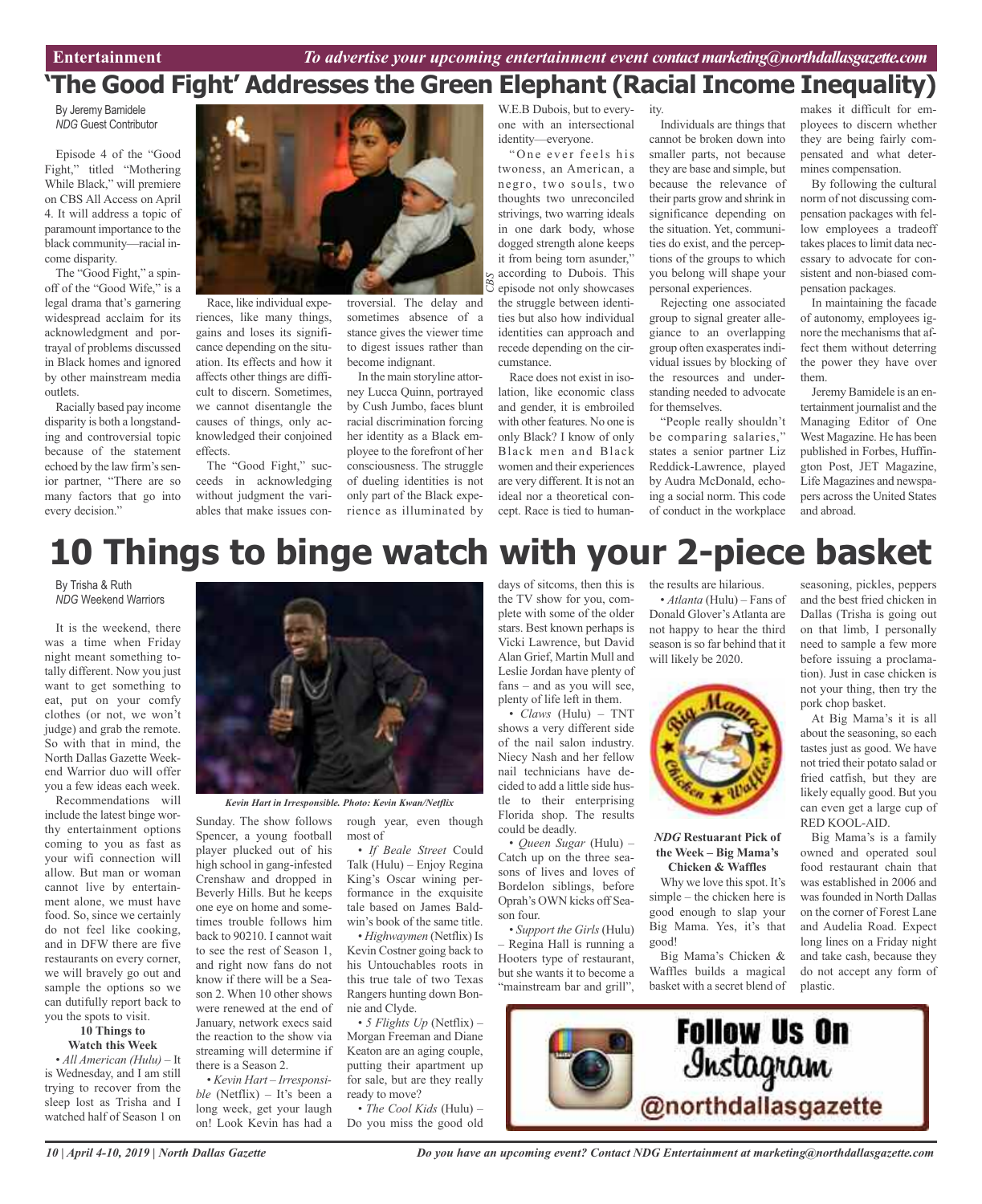# **\$62 billion in education cuts proposed, key college aid could be slashed**

By Charlene Crowell

Every budget defines priorities and values. To put it another way, what's really important in life gets supported financially. For many families, having a home, food, and utilities usually rank pretty high. Then there are other budgetary concerns like saving for college or having a 'rainy day' fund to cover less frequent costs that can be much higher than the size of the next paycheck.

Government budgets, built on taxpayer dollars, also reveal priorities. At the federal level, budgets are proposed by the executive branch, but it is the legislative branch that passes and funds budgets. What is in the best interest of the nation is supposed to be the guiding force in government budgets.

But as Sportin' Life sang in the folk opera Porgy and Bess, "It ain't necessarily so".

The White House's FY 2020 proposal cuts Education funding by \$62 billion compared to that of FY 2019. Even worse, as the cost of higher education continues to climb, federal student aid would be seriously slashed while other programs would be totally eliminated.

Some of the most disturbing college federal cuts affect



2012/

programs that lessen the amount of student loans that need to be borrowed for every academic term.As rising college costs have worsened the financial challenge faced by many Black and other low-wealth families, the availability of grant programs that do not have to be repaid and/or work-study programs are key sources for many college students and their families.

Among its many revisions, the Trump Administration stands ready to risk a sizeable portion of the proposed \$7.25 billion in Pell Grant funding next year. This program is the single largest source of grant aid for low-income households for post-secondary education.

On March 26, the Fiscal Year (FY) 2020 Education budget was the focus of a hearing before the House Appropriations Subcommittee for Labor-Health and Human Services-Education. Secretary Betsy Devos delivered testimony that expanded upon previously released materials from the Trump Administration.

"Since President Trump took office, Congressional Flickr *401(k) 2012 / Flickr* appropriations for U.S. Department of Education programs have increased dramatically  $-$  in spite of the Administration's call to slow spending," said Secretary DeVos. "We are not doing our children any favors when we borrow from their future in order to invest in systems and policies that are not yielding better results."

In response, Connecticut's Rep. Rosa DeLauro, the subcommittee chairwoman did not mince words. "This budget underfunds education at every turn", said DeLauro who added, "This budget inflicts harm.'

Even Rep. Tom Cole from Oklahoma who serves as the subcommittee's Ranking Member viewed the White House proposal as "shortsighted".

Representatives DeLauro and Cole were absolutely correct.

The Work-Study program that brings campus-based jobs to students would suffer a double blow. Its monies would be reduced by 55 percent and remaining funds would be shared with the proposed pilot program that targeted to private sector employers for workforce development of nontraditional and low-income students. That's the window dressing on

these cuts.

The Work-Study program that received over \$1.2 billion in 2019 would be cut to \$500.4 million. Secondly, instead of students working on campus, they would need to figure out how to reach employment at a private business.

Not every student has a car. Nor is public transit always available near college campuses. These businesses would supplement their revenue streams with public monies but the profits derived would still be private. Previously, Work-Study was jointly funded by the federal government paying 75 percent of hourly wages, with the remaining 25 percent paid by the college employer.

What for-profit business wouldn't want the government to pick up 75 percent of its labor costs? Seems that the private business – not the student – is the greater concern with this budget.

"Betsy DeVos has some explaining to do – her disinterest in prioritizing quality and affordable education for students is disheartening and erodes the confidence the public has in the Department of Education," said Debbie Goldstein, an EVP with the Center for Responsible Lending.

Currently, the formula-

based Pell Grant award averages \$4,251 per participating student. Next year as proposed, the program's average award will be slightly less at \$4,149 and traditional grant recipient students would be forced to share those funds with others enrolled in workforce development training that does not accrue credit hours or traditional academic terms.

Regular readers of this column may recall, many career and technical training institutions are also for-profit entities that in recent years have either failed to provide the training promised, or the earnings assured by admissions personnel – or both. In the worst-case scenarios, tens of thousands of students have been enrolled at the time of closures that came with little or no notice.

The Supplemental Education Opportunity Grant is need-based and financially helps low-income, undergraduate students. For the past two fiscal years, this program was funded at \$1.7 billion. If the Trump Administration's proposal holds, no monies will support this program next year.

The Iraq and Afghanistan Service Grants are available to students whose parent or guardian was a member of the Armed Forces and died as a result of their military

deployment in either Iraq or Afghanistan after September 11, 2001. In FY 2019, the average grant in this program was \$5,293. In FY 2020, the White House would end it with no appropriation.

These are only a few of the cuts proposed to higher education at a time when education is more important today than ever before. The global economy requires a highlyskilled and knowledgeable workforce. It seems so ironic that this White House keeps placing businesses before the needs of people.

"Instead of punishing forprofit institutions that have deceived students and encouraged them to take on unaffordable levels of student debt, Secretary DeVos will defend President Trump's proposal to extend taxpayer money to finance unproven short-term programs, many of which will be offered by these very same for-profit college," added Goldstein.

Here's hoping that Congress will hear a loud outcry on gutting federal financial aid. Enacting a budget that represents the needs of people should and must prevail.

*Charlene Crowell is the Communications Deputy Director at the Center for Responsible Lending. She can be reached at Charlene.crowell@responsiblelending.org.*

# **Advertisements for diamond jewelry should be crystal clear**

By Bridget Small FTC Consumer Education Specialist

If friends know you're shopping for diamond jewelry, they may say, "Remember the 4Cs: color, cut, clarity and carat." Here are three more important letters for jewelry shoppers: F-T-C. The FTC enforces laws

against false advertising and created the Jewelry Guides, which show jewelry businesses how to avoid making deceptive claims. FTC staff recently looked through diamond jewelry ads on Facebook, Instagram, Twitter, YouTube, and other sites to find out what shoppers are seeing. They found eight businesses using ads that might be deceptive, or not in line with the Jewelry Guides, and sent warning letters that urge the businesses to review their advertising, make any necessary revisions, and tell the FTC what they've done to address the concerns.

The Jewelry Guides say a seller should use words that correctly describe a precious stone, so shoppers know what they are buying. Some of the ads reviewed by FTC staff may have suggested that jewelry made one way was actually made another way, including suggestions that a diamond was taken from a mine when it was really made in a lab.And some businesses only put information about how a stone was

really made on a "diamond education" webpage, rather than in or near an ad where shoppers were more likely to see it.

Before you buy, compare quality, price, and service from several businesses. To check on a business, enter its name and the words "complaint" or "review" in a search engine. Get to know

common phrases like natural, lab-created, or imitation. Those stones have different values and different qualities, and need different care. If you have a problem with jewelry you purchased, try to resolve it with the jeweler first. If you think you were misled by an ad for jewelry, please report that to the FTC at FTC.gov/Complaint.

# **21 entrepreneurs selected for SBA's Emerging Leaders executive training**

The U.S. Small Business Administration's (SBA) Dallas/ Fort Worth District Office has announced the participants for the 2019 Emerging Leaders Executive Training Program Class.

Twenty-one small business executives will participate in the approximately six-month class starting in April.

The intense program will provide more than 100 plus hours of professional specialized training and peer-topeer, CEO mentoring interaction delivered over a course of six months at no cost to the business owner. This advanced training will assist the executives with

strategic planning to sustain business growth.

The Emerging Leaders Executive Training Program is designed for established business owners poised for growth. Over the course of

about six months, each participant will learn ways to improve their business and will create a three-year strategic growth plan to build a sustainable business of size and scale.

To be considered, firms must be for-profit enterprises in business for at least three years with full-time employees and annual revenues between \$250,000 and \$10 million.

**Marketplace**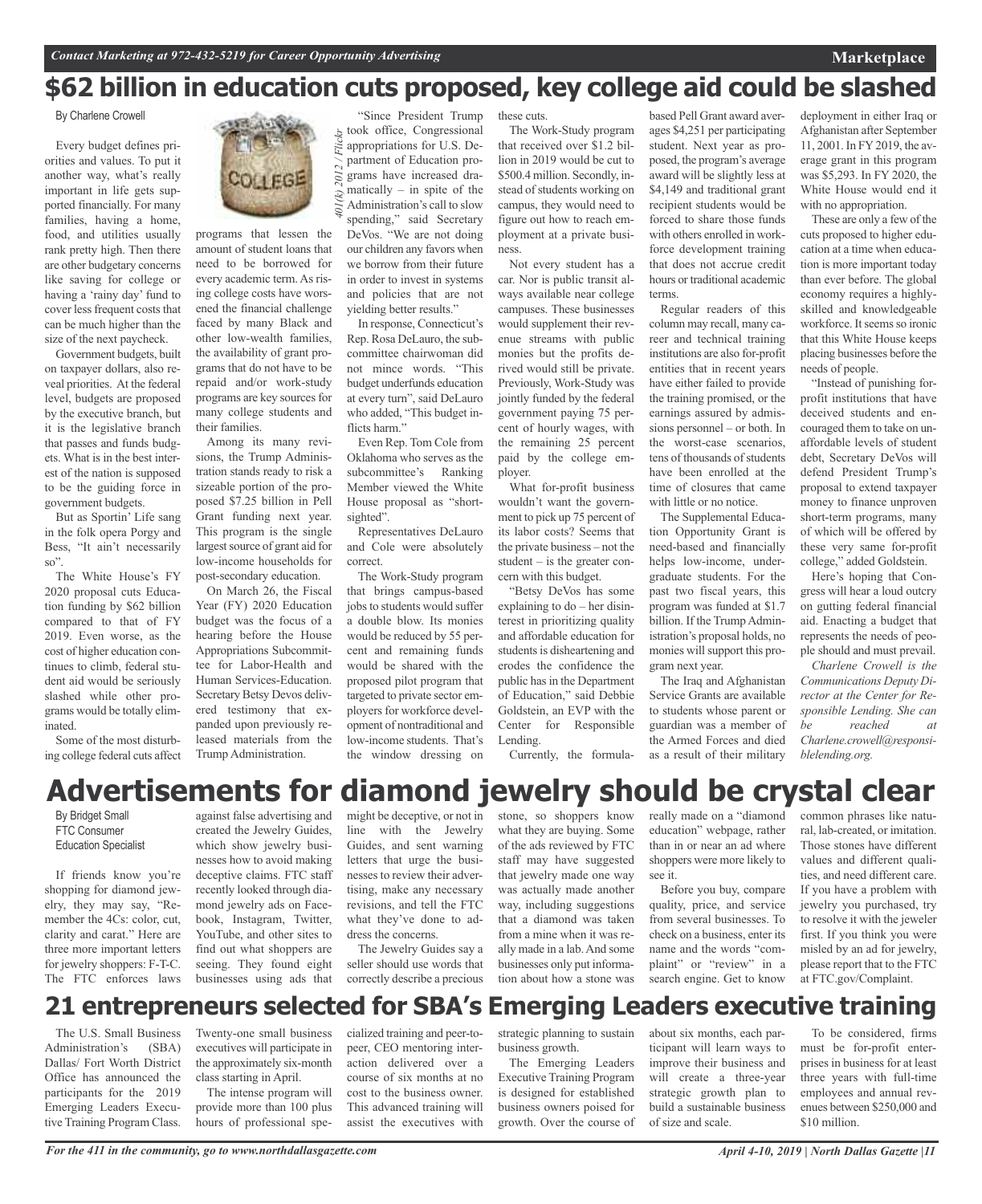### **COUNCIL,** continued from Page <sup>1</sup>

hoods. We have potholes. We have decaying streets all over District 3. I believe in equity and fairness."

Davante Peters is an activist and is running to represent the growing progressive movement in Dallas. He said the incumbent has been disrespectful of the community, and it is time for an overall change in the political status quo.

"I stand with the people," Peters said. "My platform is on the side of the working class.; regarding things like giving the youth summer jobs programs, economic opportunity. Because we're talking about crime and things like that. Instead of increasing the police presence as an occupying force in our neighborhoods, I think we need to give youth a fighting chance and not a criminal life …I will not look down on people when addressing their concerns. And so, like I said, if you put me in office on May 4, you will have a different standard."

Fending off accusations of walking out on Black civil rights meetings, and not devoting enough attention to all areas of the district, Thomas rebuked each point, concluding that, "Contrary to popular opinion, you don't know what you don't know."

He then fired off challenges in the opposite direction.

"Where were you when we were having the town hall meetings to plan what Redbird would look like?" Thomas said. "Where were you when we had a threehour meeting in Singing Hills, to determine what reimagining Singing Hills would look like? Where were you in the Kimball area when we had a threehour workshop planning on what the neighborhood of Kimball would look like? This is not the time. You don't do the work when you run for council. You do the work to earn the right to serve on the city council." **Familiar faces in the race**

### **for District 4**

District 4 is coming off a recent special election which saw Carolyn King Arnold returning to the council after a short hiatus. The district was rocked by scandal after the former councilmember, Dwaine Caraway was indicted and subsequently plead guilty to corruption charges stemming from bribes associated with the now-defunct Dallas County Schools.

There were a dozen candidates vying for the position in the special election, but in the upcoming election, there are four challengers; Dawn Blair, Karon Flewellen, Keyaira Saunders, and Asa Woodberry.

Dawn Blair has worked inside city hall for a combined total of more than 20 years and is also experienced in real estate. She says her time on the inside makes her knowledgeable about how to get things done and gives her the insight to spot problematic developers and others looking to exploit the seat of municipal power.

"I'm running for three main reasons," Blair said. "It didn't change from the last time because it hasn't been that long, so not much has changed. I'm running, one, because I'm passionate. I'm passionate about where I live. I'm passionate about the fact that I don't have the quality of life that I think I and my neighbors and the residents of District 4 deserve. I'm running also

because I am prepared … To be honest with you, 20 plus years working at the City of Dallas — while my opponents are admirable in their desires — my 20 years far outweighs all of them combined. Because my experience is in the housing department. My experience comes from economic development. My experience comes from real estate. I know what's important to us and I know how to get those things done."

Karon Flewellyn is a business owner in the district, operating a hairstyling salon. She was raised in the district and believes her familiarity with the neighborhoods involved is a key advantage for her to represent them on the council.

"In 2010, 75216 was the second highest zip code in the nation for cases of HIV," Flewellyn said. "I found that to be startling and appalling, and I made a partnership with the Dallas Urban League … and then I made a partnership with the City of Dallas, UT Southwestern and the Centers for Disease Control. I became a partner, an advocate, a spokesperson. And I sold them on the idea that we needed to use the hair salon as a platform to use for HIV awareness and prevention. That's what I did. That's the experience that I have. Now, not only do I have experience, I think experience matters, but I also think integrity matters. I think leadership matters. I think vision matters, because without vision… (audience response). I have a plan, and I'm ready to execute on day one."

Woodberry has a Master's degree in Urban and Regional Planning and described himself as a "fulltime candidate" for city council. As a second generation resident of the district,

# Is there something we should know about? **Let us know what's going on. Send your stories, suggestions or other editorial material to: editor@northdallasgazette.com**

*12 | April 4-10, 2019 | North Dallas Gazette*

and a first-time candidate, he is looking to make a positive change through a "people-powered grassroots operation."

"There's nobody on the council that looks like me, that thinks like me, that sees my viewpoint; somebody coming up with the complex challenges that we face" Woodberry said, later adding, "I'm here to tell you that I do not have all the answers, and I don't have the most experience of anyone sitting on this stage, and that's OK, because politics and the essence of getting things done at its core is about people. It is about how we can work together to get things done. And I feel that I am the candidate that can build those coalitions in the neighborhood and at city council to get things done."

Saunders is returning to the District 4 race, having run twice before and reaching a runoff against Arnold in the special election only a few months back. She is a photographer by trade and a co-founder of the Next Generation Action Network. Originally from Flint, Mich., Saunders said "the third time's a charm" and it is time for a new direction.

"The thing is, we've been doing the same thing over and over and expecting different results," Saunders said. "I am tired of the southern sector being the face of corruption. I am here to say, 'Family, it is time to wake up.' I'm tired of us being left behind. It's time to wake up. And the issue is, within our community, we're not bringing our youth up for positions like this. That's why when I stand up people say, 'Oh baby, you ain't got no experience.' Why not? I'm living just like we all are. And I'm also suffering like we all are as well. And there is no reason for us to be in this position."

Facing criticism, Arnold struck back at suggestions she has not been effective as the representative for the district. She said other candidates should "Get your facts straight," and that the goings-on in City Hall have changed from what they were 20 years ago.

"I am the only one who gets up every morning and goes to bed every night with the pulse of District 4," Arnold said. "I'm here for constituents. I couldn't do this job without you. You, the voters in District 4, decided that I would be the voice, the legs, the heart for those who cannot come to City Hall, those who need a strong voice. So I'm going to ask that you send me back to the horseshoe to continue the work that I've started … I'm going to ask you to muscle up because we cannot get anything done as long as we continue to keep breaking the cycle of leadership."

The Dallas City Council election will be held on May 4, with early voting starting on April 22.

![](_page_11_Picture_30.jpeg)

**Must apply in PERSON, Monday – Friday from 8am to 11am @ 10605 Harry Hines Blvd.**

**Please visit our website: www.edbellconstruction.com/careers Or email your resume to: careers@edbellconstruction.com**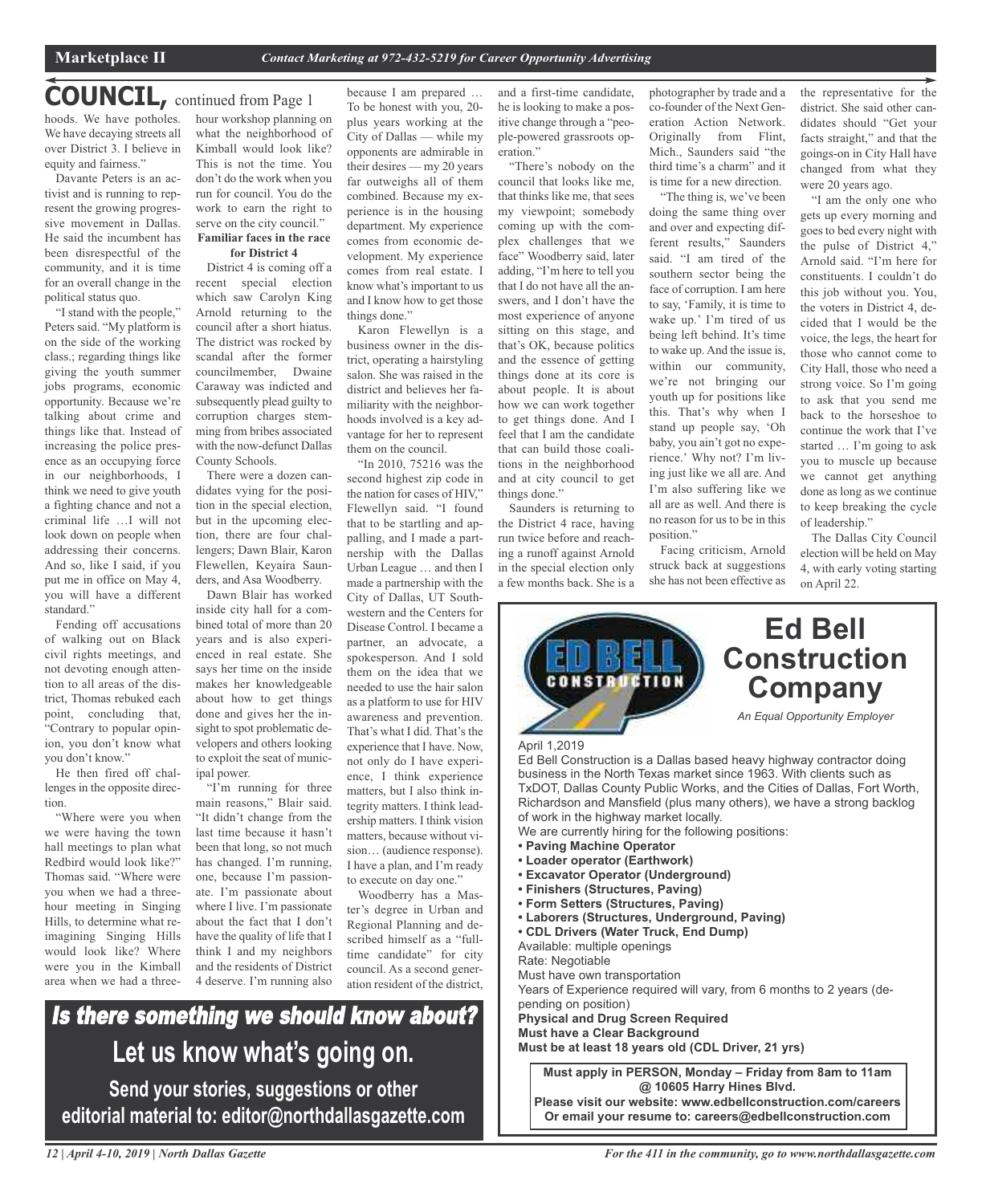**April 6**

**Laptop Repair Technician**

April 13, from  $9$  a.m. to 1 p.m. at 4051 N Highway 121, Suite 100, in

The Computer Technician will be responsible for providing computer diagnostics and repairs. While performing the duties of this job, the employee is constantly required to sit for long periods of time. Specific vision abilities required by this job include close vision, peripheral vision, depth perception, and the ability to adjust focus. Must be able to tolerate moderate to high noise levels in a warehouse environ-

Office and outside environmental conditions found in the warehouse, hot in the summer, cold in the winter. Individuals may need to walk for an extensive period of time while working and walking the facilities; to reach over shoulder heights; bend or stoop below the waist; repetitive wrist, hand, or finger movement. Employee must be able to lift objects approximately up to

**April 10 Sandy Lake Job Fair** A Job Fair will be held on April 10, from 9 a.m. to 5 p.m. at Sandy Lake Rehabilitation and Care Center, in Coppell. Sandy Lake Rehabilitation and Care Center is a 114-bed skilled nursing facility located in Coppell, Texas. As a respected leader in healthcare and rehabilitation services, the staff at Sandy Lake Rehabilitation and Care Center offers a truly innovative concept in post-acute care. Our team serves many types of patients, with both short and long-term care needs. For more information visit

Grapevine.

ment.

50lbs.

Jobs.net.

**April 11 Brookhaven College 2019 Spring Career Fair** The Brookhaven College

**Career Opportunity** *Contact Marketing at 972-432-5219 for Career Opportunity Advertising* **Legal Notices / Career**

# **Upcoming DFW area job fairs**

**Paid Internship opportunity**

**for writers, college students in the Dallas Area**

The *North Dallas Gazette* has an internship

to 20 hours a week at \$8.00 per hour. Applicants must have reliable transportation.

**Send resume and writing samples to: businessoffice@northdallasgazette.com**

![](_page_12_Picture_4.jpeg)

2019 Spring Career Fair will be held on April 11, from 10:30 a.m. to 1:30 p.m. at Brookhaven College, in Farmers Branch.The career fair attracts both large and small businesses with positions available for varied skill levels, education and experience. Job seekers can meet face to face with representatives in a wide range of professions including retail, restaurant, accounting, public service, health care and more. Polish your resume, dress to impress and plan to attend the Brookhaven College 2019 Spring Career Fair. This event is free and

> **April 13 Job Fair at**

wood Club will be held on April 13, from 9 a.m. to 2 p.m. at Northwood Club, in Dallas. This event is open to the public with no appointment needed. For job descriptions and to complete an application please go to

position available. The goal is to provide students and aspiring writers an opportunity to gain published clips, experience and professional feedback. The position is for up

our career website at https://northwoodclub.applicantpro.com/ . Full-time positions offer

competitive benefits for medical, dental, vision, 401(k), vacation and personal time off.

#### **April 13 Grapevine Job Fair**

The Grapevine Job Fair will be held on April 13, from 12 p.m. to 3 p.m. at Grapevine High School, in Grapevine. In partnership with the Grapevine Community Outreach Center, the Grapevine Chamber is hosting the 6th Annual Grapevine Job Fair.

The goal is to connect quality applicants with employers in our community.

![](_page_12_Picture_14.jpeg)

*basis of race, sex, religion, age or disability in employment or the provision of services.*

### **TISEO PAVING COMPANY**

Tel: (972) 289-0723 Fax (972) 216-5637 www.tiseopaving.com

Performing Concrete Street Paving in the Metroplex Area We Accept Subcontracting Bids For All Public Works Projects in the Dallas Area. We Are Accepting Applications for Concrete Mixer Drivers and Heavy Equipment Mechanics

**Equal Opportunity Employer** 

open to the public.

**Northwood Club** The Job Fair at North-

### NDG seeks Intern Video Producer

The North Dallas Gazette is a community-driven newspaper with a digital prosence socking a new Video Audio Producer Intam for our new video plat-<br>form and to assist with the growth of our media company through quality video production

The Producer will be responsible for recording, editing and preparing final draft of our video content in our in-house stadio. The producer will record and broad-cast via Facebook witchly shows. Afterwards using Final Pro Cut and other related tools, the footage will he finalized and uploaded to our YouTube channel

The right cardidate will have the following skills:

· Experience using video and and/o production and post production techniques and software for live streaming and final YouTube Videos.

- Experience mang digital content settware
- Basic graphic design experience
- Create circuret based upon agreed criteria · Understand how to use various social media plat-
- timms for live video events
- · Good time and project management skills<br>· Attention to detail as it relates to spelling and
- · Provide regular status updates to stakeholders and
- miniarument

The work will be completed at our studio located at Regal Row & Stemmons with a schedule of up to 15 hours a week. Pay rate is \$12-15. ner hoor.

Resumes must be sent to ngarcia@northdallasgazette.com to be considered.

**Vorth Dallas** 

![](_page_12_Picture_38.jpeg)

*For the 411 in the community, go to www.northdallasgazette.com*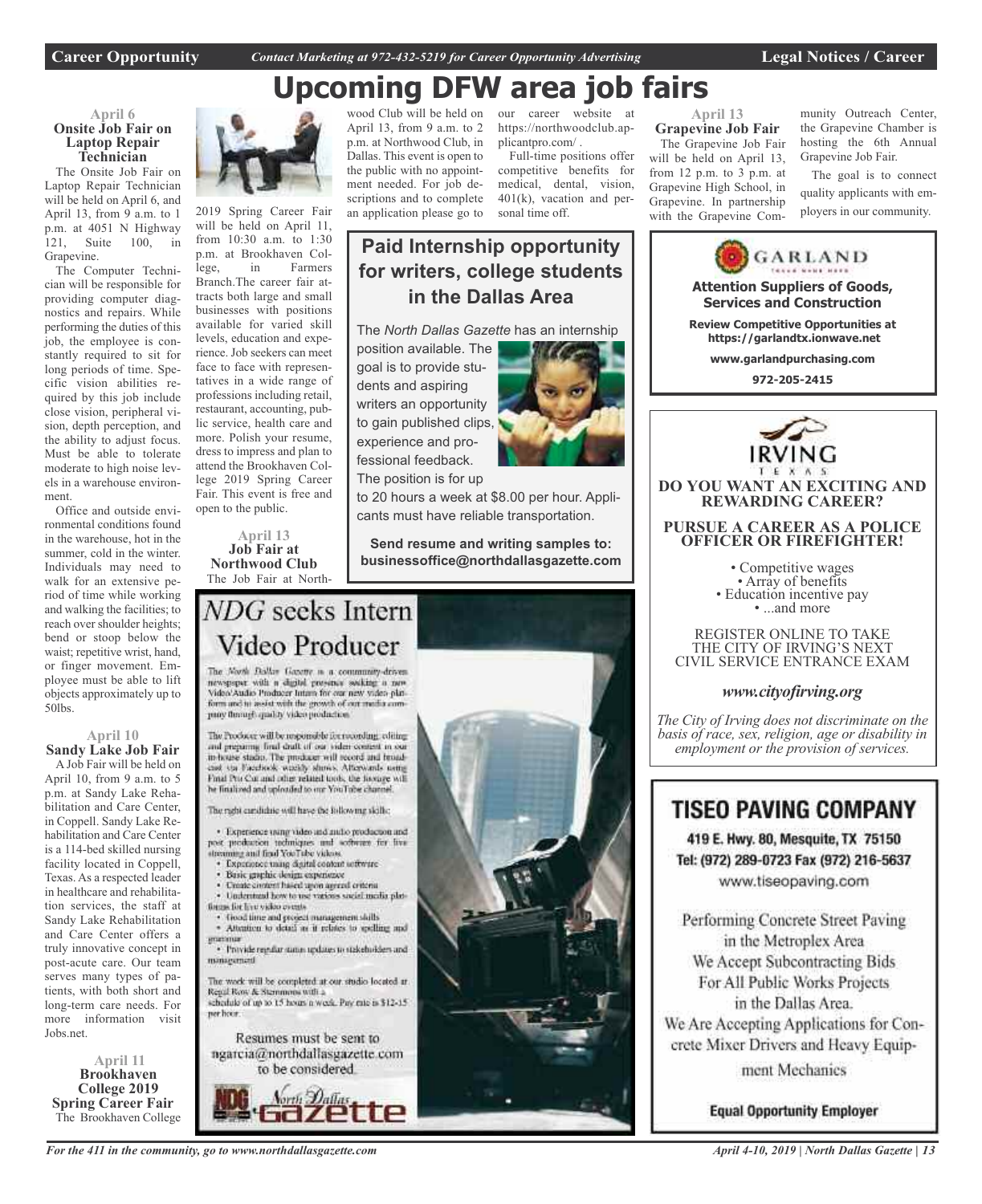#### **BETHEL BIBLE FELLOWSHIP, CARROLLTON (A NEW PLACE TO BELONG)**

*NOTICE: New Year, New You, Pastor Woodson serves the community by providing "Professional Therapy and Counseling Services" on a "Sliding Fee" scale. To schedule an appointment call the Pastoral Counseling Center at 972-526-4525 or email the church at www.bethelbiblefelloswhip.org*

#### **April 6, 10 am**

Ladies we welcome you to our Women Ministry Women of Restoration, Truth and Hope (W.O.R.T.H.)We are studying the book Boundaries.

#### **April 7, 9:45 am**

Please join us in our quiet time, "Prayer and Meditation" followed by Morning Worship. You will be blessed and inspired as we celebrate service to God, our community and all mankind.

**April 10, 7 pm** Join us for Wednesday's Prayer and Bible Study Class with Senior Pastor Woodson, Pastor Larry Gardner and others as we continue to study the book "Boundaries" when to say yes or how to say no by Dr. Henry Cloud and Dr. John Townsend with supporting chapters and verses. Spiritual maturity is God's desire

Dr. Terrance Woodson, Senior Pastor 1944 E. Hebron Parkway Carrollton, TX 75007 972-492-4300 www.bethelbiblefellowship.org

for you; it's Time to Grow in the Word of God.

**FELLOWSHIP CHRISTIAN CENTER CHURCH IN ALLEN**

 $\mathcal{L}_\text{max}$  , which is a set of the set of the set of the set of the set of the set of the set of the set of the set of the set of the set of the set of the set of the set of the set of the set of the set of the set of

### **"THE SHIP" We are Saving You a Seat.**

**April 7, 9:45 am**

You are invited to join us in our Sunday Morning Services as we praise and worship God in the Joycie Turner Fellowship Hall, followed by our Worship Services; and bring someone with you, you will be blessed. It's for God's glory and honor.

### **April 10**

Join us in our Wednesday's 12 Noon-Day Live, Prayer and Bible Study class and/or our Wednesday Night Live, Prayer and Bible Study at 7 p.m. to learn more about God's Word. Be encouraged by God's plan for your maturity and His glory; and most of all; be prepared to grow.

Dr. W. L. Stafford, Sr., Ed. D. Senior Pastor 2450 K Avenue #300 Plano, TX 75074 972-379-3287 www.theship3c.org  $\overline{\phantom{a}}$  , and the set of the set of the set of the set of the set of the set of the set of the set of the set of the set of the set of the set of the set of the set of the set of the set of the set of the set of the s

#### **INSPIRING BODY OF CHRIST CHURCH, Let's Go Fishing! MATTHEW 4:19**

**April 5, 8 p.m.**

All men are invited to Men's Ministry meeting each Friday night at 8 pm, (IBOC promotes proactive male leadership.)

**April 7, 10 a.m.** Please join us for our Morning Service; and don't forget to invite family and friends to join us as we celebrate our Lord and Savior, Jesus Christ.

#### April 8, 7 p.m.

This is not an April Fool's joke; you are invited to Monday School to see what

![](_page_13_Picture_22.jpeg)

Pastor Rickie Rush 7701 S Westmoreland Road Dallas, TX 75237 972-372-4262 www.Ibocchurch.org

**MT. OLIVE CHURCH OF PLANO (MOCOP) (Uniting the Body of Christ for World Impact)**

 $\mathcal{L}_\text{max}$  , which is a set of the set of the set of the set of the set of the set of the set of the set of the set of the set of the set of the set of the set of the set of the set of the set of the set of the set of

### **April 7, 10 a.m.** Join us for Morning Worship Service as we praise and worship God for His Honor and His glory. Don't forget to comeback at 7 p.m. for our Brazilian

**April 10, 7 pm** You're invited to our New Year Wednesday's Bible Study class; you will learn what God has to say to us. Come to be encouraged by God's plan for your spiritual growth and His glory.

Dr. Sam Fenceroy, PhD Senior Pastor and Pastor Gloria Fenceroy 300 Chisholm Place Plano, TX 75075 972-633-5511 www.mocop.org

**SHILOH MBC IN PLANO (WHERE COMMUNITY BECOMES FAMILY)**

 $\overline{\phantom{a}}$  , and the set of the set of the set of the set of the set of the set of the set of the set of the set of the set of the set of the set of the set of the set of the set of the set of the set of the set of the s

**April 7 and 11 am** You are invited to our Worship Services as we honor God for His goodness and faithfulness.

#### **April 10, 7 pm**

You're invited to our Wednesday's Bible Study class; you will learn what God has to say to us. Come and be encouraged by God's plan for your spiritual growth and His glory.

Dr. Isaiah Joshua, Jr. Senior Pastor 920 E. 14th Street Plano, TX 75074 972-423-6695 www.smbcplano.org

NDG now has a "Special Advertising Package" for churches and non-profit organizations that need to let the community know about your Special Event.

### Opportunity You Can Measure...

### **Church Events**

- Church Anniversary
- Pastor's Anniversary
- Women's Day
- Men's Day

### **Non-Profit Org. Events**

- Fundraisers
- (Concerts)
- Special Events
- (Personal or Community)

### Special Rate \$199

(Black & White, per insertion) Ad size - 4.905"x 6"(Quarter Page, B&W) (NOTE: Color Ad \$75 extra per inserion) Production disclaimer - NDG ad meake-ready is not included in promotion.

Layout/production of "copy ready"ad will be a nominal extra cost. E-mail ad copy to:

> Marketing@NorthDallasGazette.com or call our Marketing Department today!

![](_page_13_Picture_49.jpeg)

ARA **STP** ΔΣΘ ZΦB SORORITY NOW BOUTFQUE 2012 N. MacArthur<br>#103. Irving. 7X 75062 11-20-7-4-11-LCOM 780 **Ahoyaly SHOPPIS** 972-793-0582 **SORORITY** www.Biblipperchare THE **REMIER**  $B$  O  $L$   $T$   $I$   $Q$   $U$   $E$ 

*14 | April 4-10, 2019 | North Dallas Gazette*

*For the 411 in the community, go to www.northdallasgazette.com*

![](_page_13_Picture_53.jpeg)

### **Cemetary Space Broker will make you offer on your cemetery plot**

![](_page_13_Picture_55.jpeg)

• Inherited plot and can't sell it? • Bought plot years ago and your plans have changed? • Singles space or Side by Side spaces is okay. We will make you a "cash offer" on your cemetery plot today! If you get voice mail-leave message phone number and information on cemetery space. We will get back to you **Call Us Today!!!!!!!! 972.432.5219**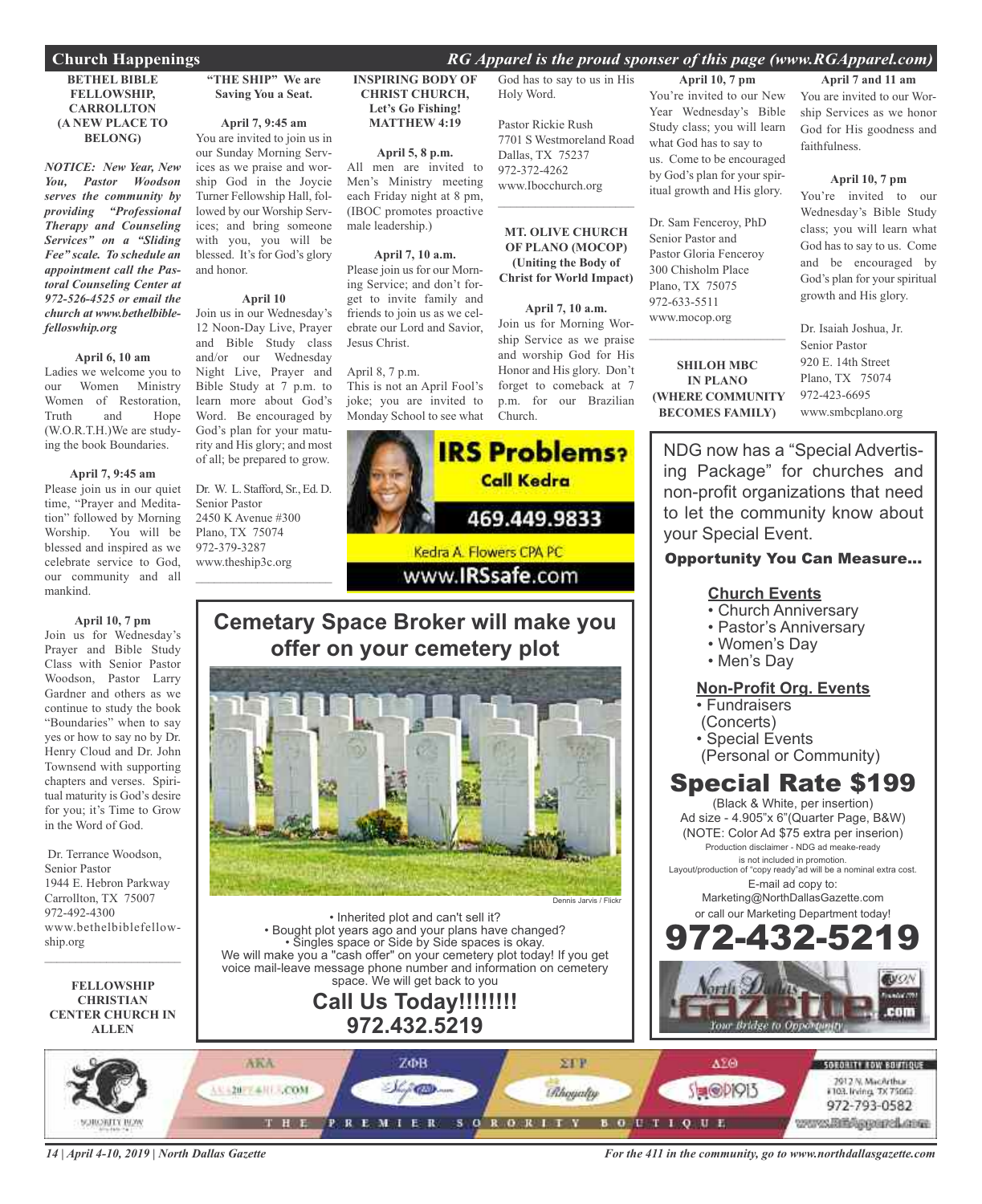rain for the earth. You, oh Lord who makes grass to grow on mountains and gives food to beasts of the

Christians praise you Lord, the One whom we trust to heal our hurts and binds up our wounds . . . and provide our needs. We bless you, in Jesus' name.

North Dallas Gazette takes a moment to

earth.

![](_page_14_Picture_2.jpeg)

*Send email to: businessoffice@ northdallasgazette.com to sign up for Sister Tarpley's weekly electronic newsletter.*

*. . . "What have I done? What is my crime? How have I wronged your father that he is trying to take my life?"* **- 1 Samuel 20:1**

The cost of being one of God's anointed can be great. Those whom God has anointed for service and influence in His Kingdom go through a special preparation.

David was anointed to be the next king over Israel. Shortly after this, while still a young boy, he was brought into King Saul's service to play music in Saul's court. While there, the opportunity to stand up against Goliath elevated David for his next stage of development as future king.

As his popularity grew so did Saul's jealousy. However, even Saul's jealousy was God's instrument for

molding and shaping David. Saul finally decided he could no longer tolerate David's success and popularity among the people, so he tried to kill David. The confused young shepherd boy spent many years hiding in wilderness caves before he was able to see the hand of God in all of this.

No doubt David thought that when Samuel anointed him he would be conveniently raised up to be king with all the accompanying benefits of kingship. Not so. God's preparation of David involved much persecution, disloyalty, and hardship. These were the lessons necessary to be a godly king. God brought many tests in David's life, just as He did with Saul. David passed these tests. Saul did not.

When God anoints us, it often is accompanied by some severe tests. These tests are designed to prepare us for the calling God has on our life. Should we fail these tests God cannot elevate us to the next level. For a Christian believer, these

is only available in an allwheel drive configuration. Depending upon the area of the country, most buyers might not need this func-

**Verdict:** It's not cheap to receive an invitation into the world of luxury, especially wagons. Despite this vehicle being a wagon, Mercedes-Benz offered style, class, high-tech features and loads of utility space. Again, for those who aren't ready to join the crossover craze and have out grown a traditional car, the wagon is the perfect al-

*SiriusXM Channel 141 Auto Trends with JeffCars.com. It's a weekly multicultural auto show, which includes in-depth conversations with today's influencers and pioneers. For show times and to price a new vehicle, cruise over to JeffCars.com.*

# **God's tests**

relationships, and other issues of the heart.

What if God has chosen you for a specific purpose in His Kingdom? Are you passing the tests He is bringing about in your life? These tests are designed to bring about greater obedience. In most instances, it will involve great adversity. The Bible tells us that the

tests often involve money, King of kings learned obedience through the things that He suffered (see Hebrews 5:8). If this is true, why would it be any different for His children? Be aware of the tests God may be bringing before you in order to prepare you for His service.

> It is a wonderful thing to praise the Lord! He heals the brokenhearted and binds

![](_page_14_Picture_16.jpeg)

*Two Ladies of Distinction at Bethel Bible Fellowship Church, they close out Women History Month 2019: (L to R) Sister Melinda Gardner (Wife of Pastor Larry Gardner) and First Lady Ve Woodson (Wife of Senior Pastor Terrance Woodson).*

![](_page_14_Picture_18.jpeg)

![](_page_14_Picture_19.jpeg)

up their wounds. God count the number of the stars and call them all by name.

Great are You, Lord, and mighty in power. Your understanding is infinite. You lift up the humble, and cast the wicked down to the ground. I praise you Lord, you who covers the heavens with clouds and prepares

Istali Joshua, Jr.

*Pastar* 

SMBC: A church Focused on Excellence while Teaching the Word. Preaching the Gospel, Reaching the World

Worship Times: 8 and 11 a.m. Sunday School: 9:45 a.m. Mid-week: Wednesday at 7:00 p.m. Youth Church: Every 3rd, 4th, and 5th Sunday at 10:45 a.m. AWANA: Wednesday at 6:30 p.m. Contact Information: 972-423-6695 www.smbcplano.org

WAGON, continued from Page 9

tion.

vehicle, creating a sportier effect with AMG wheels or a pricier AMG package.

But: The rear facing, fold-away, third row in the wagon is suitable for small kids as opposed to teens and adults. We're not sure with it being rear facing and only accessible through the rear — if it's even feasible for most drivers. With so many unsafe drivers on the road, who would feel comfortable placing their precious small packages in the rear facing seats?

Also there were too many high-tech features on this vehicle. Unfortunately, one will need to read the online owner's manual to figure how to use such features as the auto hold (brake) feature and the heated steering wheel. Mercedes-Benz is notorious for over complicating their vehicles with features.

Furthermore, the vehicle

*For the 411 in the community, go to www.northdallasgazette.com*

ternative.

*April 4-10, 2019 | North Dallas Gazette | 15*